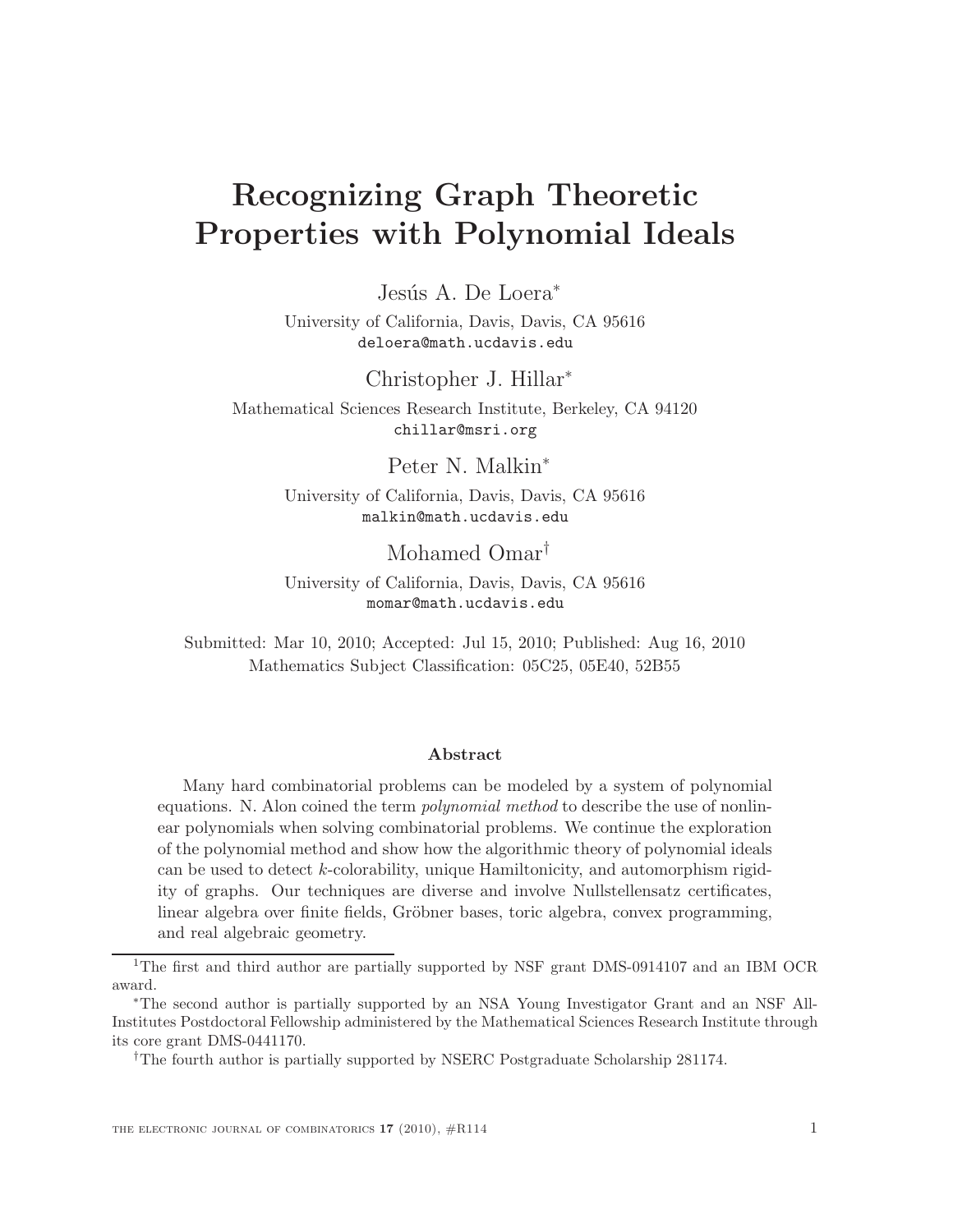### 1 Introduction

In his well-known survey [\[1\]](#page-22-0), Noga Alon used the term *polynomial method* to refer to the use of nonlinear polynomials when solving combinatorial problems. Although the polynomial method is not yet as widely used as its linear counterpart, increasing numbers of researchers are using the algebra of multivariate polynomials to solve interesting problems (see for example [\[2,](#page-22-1) [12,](#page-23-0) [13,](#page-23-1) [17,](#page-23-2) [19,](#page-24-0) [23,](#page-24-1) [24,](#page-24-2) [32,](#page-24-3) [31,](#page-24-4) [35,](#page-24-5) [36,](#page-24-6) [38,](#page-25-0) [43\]](#page-25-1) and references therein). In the concluding remarks of [\[1\]](#page-22-0), Alon asked whether it is possible to modify algebraic proofs to yield efficient algorithmic solutions to combinatorial problems. In this paper, we explore this question further. We use polynomial ideals and zero-dimensional varieties to study three hard recognition problems in graph theory. We show that this approach can be fruitful both theoretically and computationally, and in some cases, result in efficient recognition strategies.

Roughly speaking, our approach is to associate to a combinatorial question (e.g., is a graph 3-colorable?) a system of polynomial equations  $J$  such that the combinatorial problem has a positive answer if and only if system J has a solution. These highly structured systems of equations (see Propositions [1.1,](#page-1-0) [1.3,](#page-2-0) and [1.4\)](#page-3-0), which we refer to as combinatorial systems of equations, are then solved using various methods including linear algebra over finite fields, Gröbner bases, or semidefinite programming. As we shall see below this methodology is applicable in a wide range of contexts.

In what follows,  $G = (V, E)$  denotes an undirected simple graph on vertex set  $V =$  $\{1,\ldots,n\}$  and edges E. Similarly, by  $G = (V, A)$  we mean that G is a *directed* graph with arcs  $A$ . When  $G$  is undirected, we let

$$
Arcs(G) = \{(i, j) : i, j \in V, \text{ and } \{i, j\} \in E\}
$$

consist of all possible arcs for each edge in G. We study three classical graph problems.

First, in Section [2,](#page-4-0) we explore k-colorability using techniques from commutative algebra and algebraic geometry. The following polynomial formulation of k-colorability is well-known [\[5\]](#page-23-3).

<span id="page-1-0"></span>**Proposition 1.1.** Let  $G = (V, E)$  be an undirected simple graph on vertices  $V = \{1, \ldots, n\}$ . Fix a positive integer k, and let  $K$  be a field with characteristic relatively prime to k. The polynomial system

$$
J_G = \{x_i^k - 1 = 0, \ x_i^{k-1} + x_i^{k-2}x_j + \dots + x_j^{k-1} = 0 : \ i \in V, \ \{i, j\} \in E\}
$$

has a common zero over  $\overline{\mathbb{K}}$  (the algebraic closure of  $\mathbb{K}$ ) if and only if the graph G is k-colorable.

**Remark 1.2.** Depending on the context, the fields K we use in this paper will be the rationals  $\mathbb{Q}$ , the reals  $\mathbb{R}$ , the complex numbers  $\mathbb{C}$ , or finite fields  $\mathbb{F}_p$  with p a prime number.

Hilbert's Nullstellensatz [\[11,](#page-23-4) Theorem 2, Chapter 4] states that a system of polynomial equations  $\{f_1(x) = 0, \ldots, f_r(x) = 0\}$  with coefficients in K has no solution with entries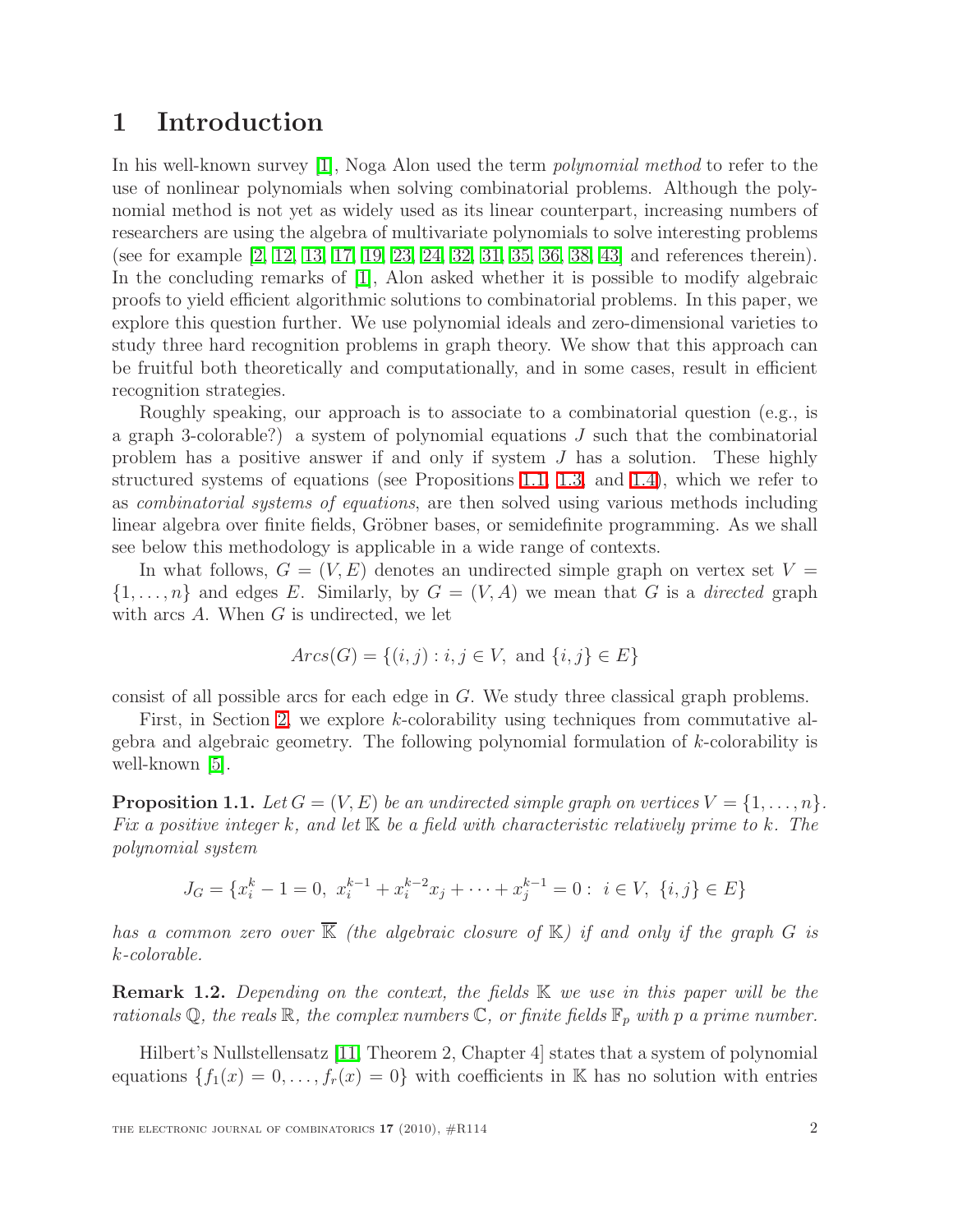in its algebraic closure  $\overline{\mathbb{K}}$  if and only if

$$
1 = \sum_{i=1}^{r} \beta_i f_i, \text{ for some polynomials } \beta_1, \dots, \beta_r \in \mathbb{K}[x_1, \dots, x_n].
$$

Thus, if the system has no solution, there is a *Nullstellensatz certificate* that the associated combinatorial problem is infeasible. We can find a Nullstellensatz certificate  $1 = \sum_{i=1}^{r} \beta_i f_i$ of a given degree  $D := \max_{1 \leq i \leq r} \{ \deg(\beta_i) \}$  or determine that no such certificate exists by solving a system of *linear equations* whose variables are in bijection with the coefficients of the monomials of  $\beta_1, \ldots, \beta_r$  (see [\[15\]](#page-23-5) and the many references therein). The number of variables in this linear system grows with the number  $\binom{n+D}{D}$  $\binom{+D}{D}$  of monomials of degree at most D. Crucially, the linear system, which can be thought of as a D-th order linear relaxation of the polynomial system, can be solved in time that is polynomial in the input size for fixed degree D (see [\[34,](#page-24-7) Theorem 4.1.3] or the survey [\[15\]](#page-23-5)). The degree D of a Nullstellensatz certificate of an infeasible polynomial system cannot be more than known bounds [\[26\]](#page-24-8), and thus, by searching for certificates of increasing degrees, we obtain a finite (but potentially long) procedure to decide whether a system is feasible or not (this is the NulLA algorithm in [\[34,](#page-24-7) [14,](#page-23-6) [13\]](#page-23-1)). The philosophy of "linearizing" a system of arbitrary polynomials has also been applied in other contexts besides combinatorics, including computer algebra [\[18,](#page-23-7) [25,](#page-24-9) [37,](#page-24-10) [44\]](#page-25-2), logic and complexity [\[9\]](#page-23-8), cryptography [\[10\]](#page-23-9), and optimization [\[30,](#page-24-11) [28,](#page-24-12) [29,](#page-24-13) [39,](#page-25-3) [40,](#page-25-4) [41\]](#page-25-5).

As the complexity of solving a combinatorial system with this strategy depends on its certificate degree, it is important to understand the class of problems having small degrees D. In Theorem [2.1,](#page-4-1) we give a combinatorial characterization of non-3-colorable graphs whose polynomial system encoding has a degree one Nullstellensatz certificate of infeasibility. Essentially, a graph has a degree one certificate if there is an edge covering of the graph by three and four cycles obeying some parity conditions on the number of times an edge is covered. This result is reminiscent of the cycle double cover conjecture of Szekeres (1973) [\[47\]](#page-25-6) and Seymour (1979) [\[42\]](#page-25-7). The class of non-3-colorable graphs with degree one certificates is far from trivial; it includes graphs that contain an odd-wheel or a 4-clique [\[34\]](#page-24-7) and experimentally it has been shown to include more complicated graphs (see [\[34,](#page-24-7) [13,](#page-23-1) [15\]](#page-23-5)).

In our second application of the polynomial method, we use tools from the theory of Gröbner bases to investigate (in Section [3\)](#page-10-0) the detection of Hamiltonian cycles of a directed graph G. The following ideals algebraically encode Hamiltonian cycles (see Lemma [3.8](#page-13-0) for a proof).

<span id="page-2-0"></span>**Proposition 1.3.** Let  $G = (V, A)$  be a simple directed graph on vertices  $V = \{1, \ldots, n\}$ . Assume that the characteristic of K is relatively prime to n and that  $\omega \in \mathbb{K}$  is a primitive n-th root of unity. Consider the following system in  $\mathbb{K}[x_1, \ldots, x_n]$ :

$$
H_G = \{x_i^n - 1 = 0, \prod_{j \in \delta^+(i)} (\omega x_i - x_j) = 0 : i \in V\}.
$$

Here,  $\delta^+(i)$  denotes those vertices j which are connected to i by an arc going from i to j in G. The system H has a solution over  $\overline{\mathbb{K}}$  if and only if G has a Hamiltonian cycle.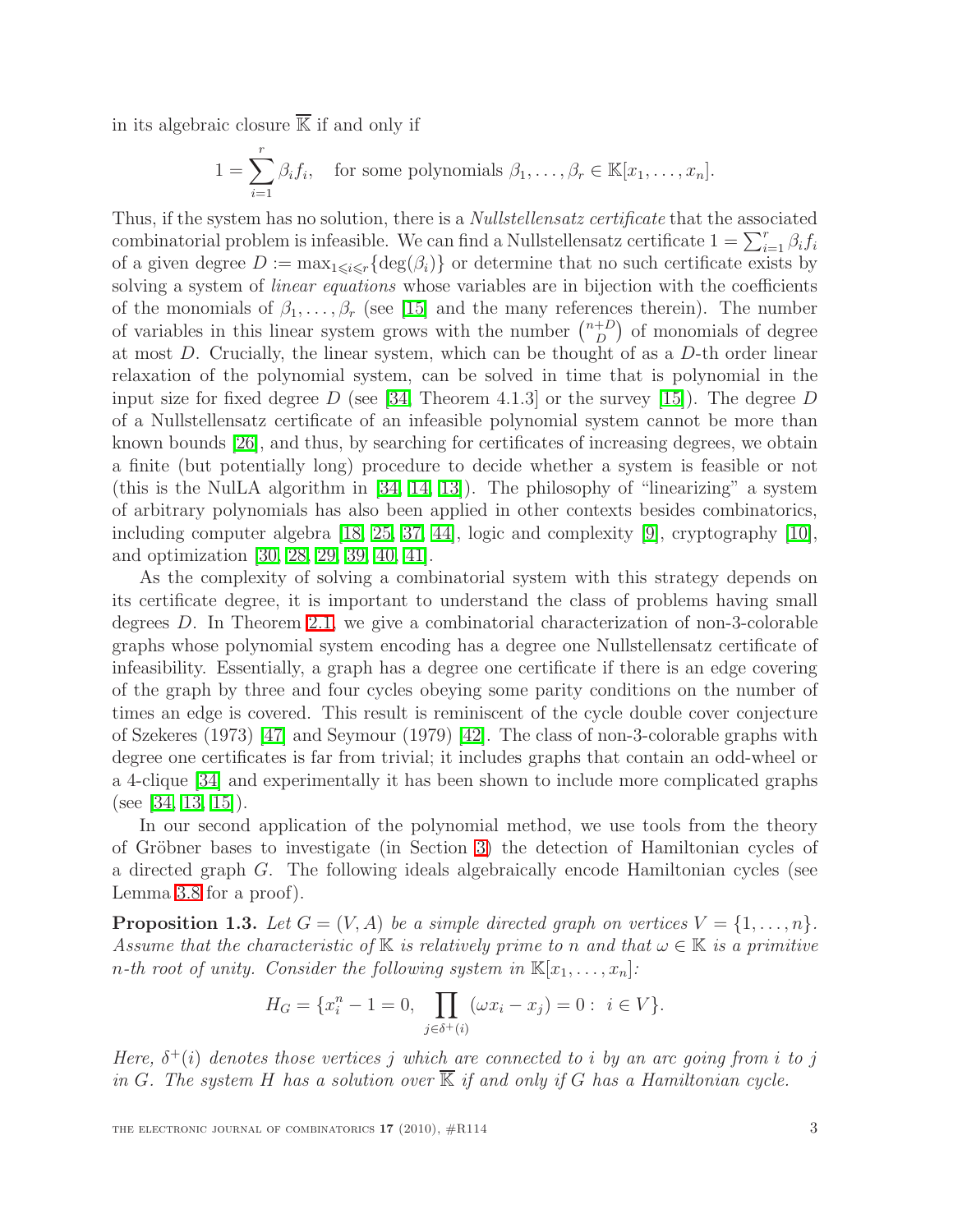We prove a decomposition theorem for the ideal  $H_G$  generated by the above polynomials, and based on this structure, we give an algebraic characterization of *uniquely* Hamiltonian graphs (reminiscent of the one for k-colorability in [\[24\]](#page-24-2)). Our results also provide an algorithm to decide this property. These findings are related to a well-known theorem of Smith [\[50\]](#page-25-8) which states that if a 3-regular graph has one Hamiltonian cycle then it has at least three. It is still an open question to decide the complexity of finding a second Hamiltonian cycle knowing that it exists [\[6\]](#page-23-10).

Finally, in Section [4](#page-15-0) we explore the problem of determining the automorphisms  $Aut(G)$ of an undirected graph G. Recall that the elements of  $Aut(G)$  are those permutations of the vertices of G which preserve edge adjacency. Of particular interest for us in that section is when graphs are *rigid*; that is,  $|Aut(G)| = 1$ . The complexity of this decision problem is still wide open [\[7\]](#page-23-11). The combinatorial object  $Aut(G)$  will be viewed as an algebraic variety in  $\mathbb{R}^{n \times n}$  as follows.

<span id="page-3-1"></span><span id="page-3-0"></span>**Proposition 1.4.** Let G be a simple undirected graph and  $A_G$  its adjacency matrix. Then  $Aut(G)$  is the group of permutation matrices  $P = [P_{i,j}]_{i,j=1}^n$  given by the zeroes of the ideal  $I_G \subseteq \mathbb{R}[x_1,\ldots,x_n]$  generated from the equations:

$$
(PA_G - A_G P)_{i,j} = 0, \ 1 \le i, j \le n; \quad \sum_{i=1}^n P_{i,j} = 1, \ 1 \le j \le n; \sum_{j=1}^n P_{i,j} = 1, \ 1 \le i \le n; \quad P_{i,j}^2 - P_{i,j} = 0, \ 1 \le i, j \le n.
$$
\n
$$
(1)
$$

*Proof.* The last three sets of equations say that  $P$  is a permutation matrix, while the first one ensures that this permutation preserves adjacency of edges  $(P A_G P<sup>T</sup> = A_G)$ . □

In what follows, we shall interchangeably refer to  $Aut(G)$  as a group or the variety of Proposition [1.4.](#page-3-0) This real variety can be studied from the perspective of convexity. Indeed, from Proposition [1.4,](#page-3-0)  $Aut(G)$  consists of the integer vertices of the polytope of doubly stochastic matrices commuting with  $A_G$ . By replacing the equations  $P_{i,j}^2 - P_{i,j} = 0$ in [\(1\)](#page-3-1) with the linear inequalities  $P_{ij} \geq 0$ , we obtain a polyhedron  $P_G$  which is a convex relaxation of the automorphism group of the graph. This polytope and its integer hull have been investigated by Friedland and Tinhofer [\[48,](#page-25-9) [20\]](#page-24-14), where they gave conditions for it to be integral. Here, we uncover more properties of the polyhedron  $P_G$  and its integer vertices  $Aut(G)$ .

Our first result is that  $P_G$  is *quasi-integral*; that is, the graph induced by the integer points in the 1-skeleton of  $P_G$  is connected (see Definition 7.1 in Chapter 4 of [\[27\]](#page-24-15)). It follows that one can decide rigidity of graphs by inspecting the vertex neighbors of the identity permutation. Another application of this result is an output-sensitive algorithm for enumerating all automorphisms of any graph [\[3\]](#page-22-2). The problem of determining the triviality of the automorphism group of a graph can be solved efficiently when  $P_G$  is integral. Such graphs have been called compact and a fair amount of research has been dedicated to them (see [\[8,](#page-23-12) [48\]](#page-25-9) and references therein).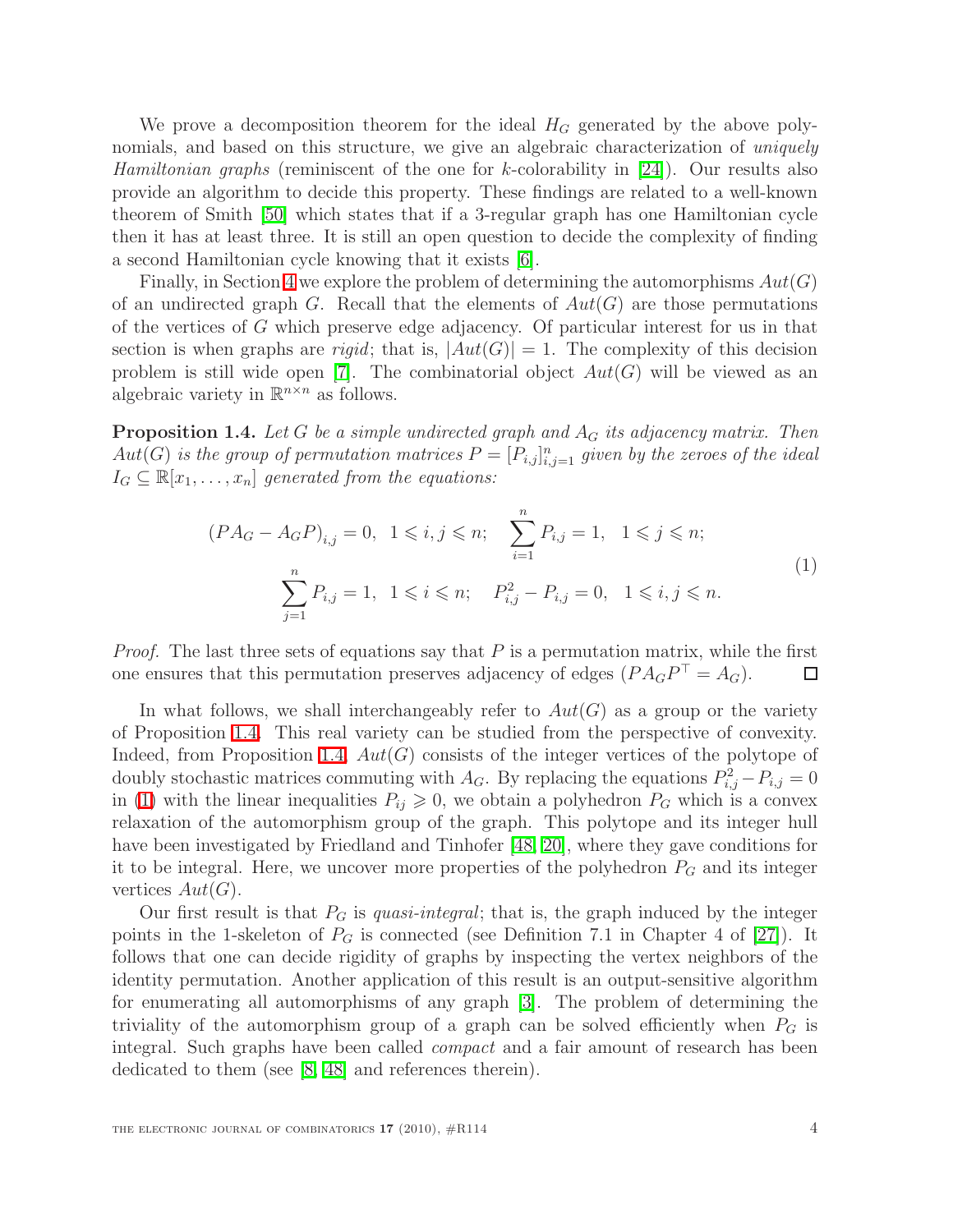Next, we use the theory of Gouveia, Parrilo, and Thomas [\[21\]](#page-24-16), applied to the ideal  $I_G$ of Proposition [1.4,](#page-3-0) to approximate the integer hull of  $P_G$  by projections of semidefinite programs (the so-called theta bodies). In their work, the authors of [\[21\]](#page-24-16) generalize the Lovász theta body for  $0/1$  polyhedra to generate a sequence of semidefinite programming relaxations computing the convex hull of the zeroes of a set of real polynomials [\[33,](#page-24-17) [32\]](#page-24-3). The paper [\[21\]](#page-24-16) provides some applications to finding maximum stable sets [\[33\]](#page-24-17) and maximum cuts [\[21\]](#page-24-16). We study the theta bodies of the variety of automorphisms of a graph. In particular, we give sufficient conditions on  $Aut(G)$  for which the first theta body is already equal to  $P_G$  (in much the same way that stable sets of perfect graphs are theta-1 exact [\[21,](#page-24-16) [33\]](#page-24-17)). Such graphs will be called exact. Establishing these conditions for exactness requires an interesting generalization of properties of the symmetric group (see Theorem [4.6](#page-20-0) for details). In addition, we prove that compact graphs are a proper subset of exact graphs (see Theorem [4.4\)](#page-17-0). This is interesting because we do not know of an example of a graph that is not exact, and the connection with semidefinite programming may open interesting approaches to understanding the complexity of the graph automorphism problem.

Below, we assume the reader is familiar with the basic properties of polynomial ideals and commutative algebra as introduced in the elementary text [\[11\]](#page-23-4). A quick, self-contained review can also be found in Section 2 of [\[24\]](#page-24-2).

#### <span id="page-4-0"></span>2 Recognizing Non-3-colorable Graphs

In this section, we give a complete combinatorial characterization of the class of non-3 colorable simple undirected graphs  $G = (V, E)$  with a degree one Nullstellensatz certificate of infeasibility for the following system (with  $\mathbb{K} = \mathbb{F}_2$ ) from Proposition [1.1:](#page-1-0)

$$
J_G = \{x_i^3 + 1 = 0, \ x_i^2 + x_i x_j + x_j^2 = 0 : \ i \in V, \ \{i, j\} \in E\}.
$$
 (2)

<span id="page-4-2"></span>This polynomial system has a degree one  $(D = 1)$  Nullstellensatz certificate of infeasibility if and only if there exist coefficients  $a_i, a_{ij}, b_{ij}, b_{ijk} \in \mathbb{F}_2$  such that

$$
\sum_{i \in V} (a_i + \sum_{j \in V} a_{ij} x_j)(x_i^3 + 1) + \sum_{\{i,j\} \in E} (b_{ij} + \sum_{k \in V} b_{ijk} x_k)(x_i^2 + x_i x_j + x_j^2) = 1.
$$
 (3)

Our characterization involves two types of substructures on the graph  $G$  (see Figure [1\)](#page-5-0). The first of these are *oriented partial-3-cycles*, which are pairs of arcs  $\{(i, j), (j, k)\}\subseteq$  $Arcs(G)$ , also denoted  $(i, j, k)$ , in which  $(k, i) \in Arcs(G)$  (the vertices  $i, j, k$  induce a 3-cycle in  $G$ ). The second are *oriented chordless 4-cycles*, which are sets of four arcs  $\{(i,j),(j,k),(k,l),(l,i)\}\subseteq Arcs(G),$  denoted  $(i,j,k,l)$ , with  $(i,k),(j,l)\notin Arcs(G)$  (the vertices  $i, j, k, l$  induce a chordless 4-cycle).

<span id="page-4-1"></span>**Theorem 2.1.** For a given simple undirected graph  $G = (V, E)$  the following two conditions are equivalent: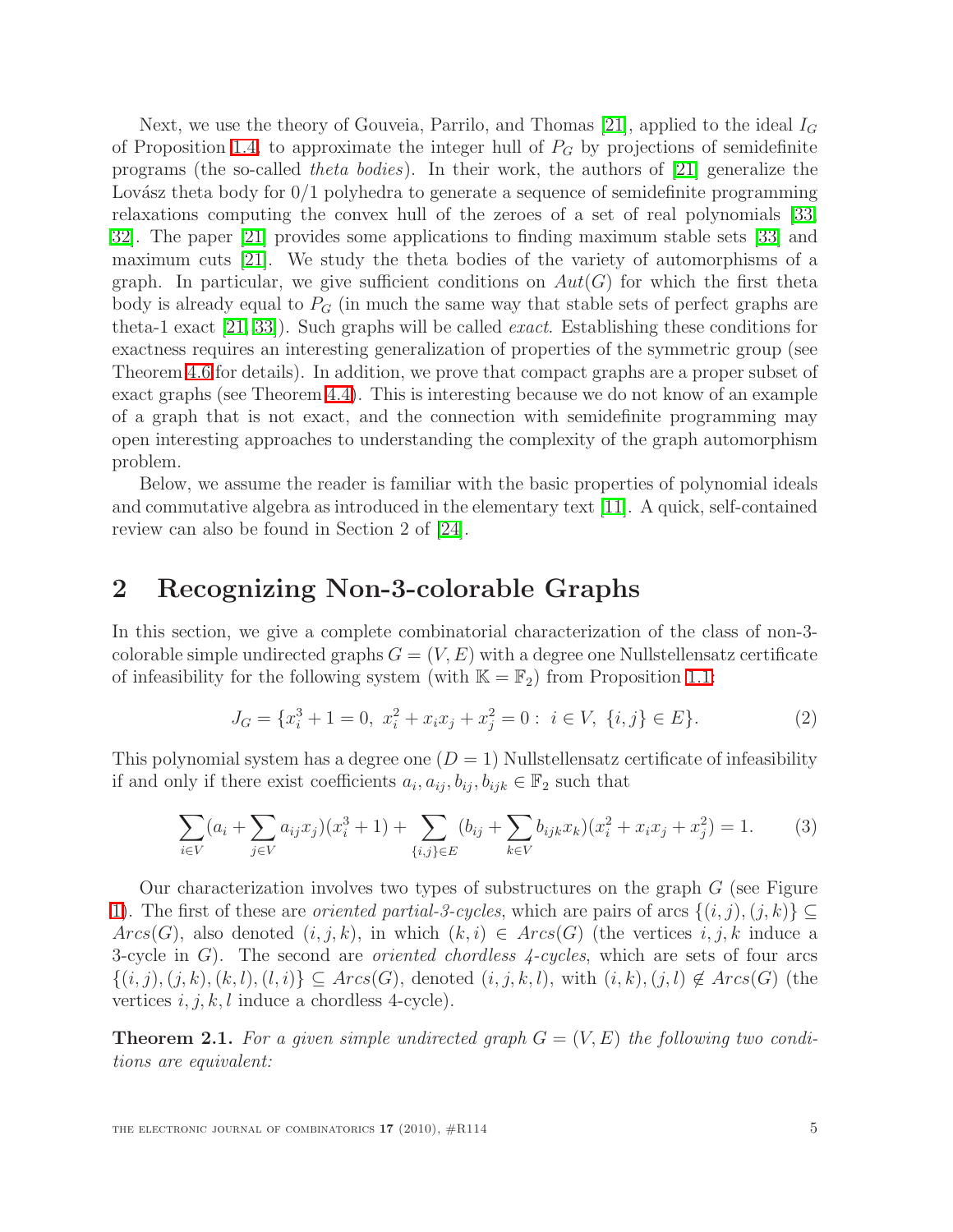

<span id="page-5-0"></span>Figure 1: (i) partial 3-cycle, (ii) chordless 4-cycle

1. The polynomial system over  $\mathbb{F}_2$  encoding the 3-colorability of G

 $J_G = \{x_i^3 + 1 = 0, \ x_i^2 + x_i x_j + x_j^2 = 0 : \ i \in V, \ \{i, j\} \in E\}$ 

has a degree one Nullstellensatz certificate of infeasibility.

- 2. There exists a set C of oriented partial 3-cycles and oriented chordless 4-cycles from  $Arcs(G)$  such that
	- $(a) |C_{(i,j)}| + |C_{(j,i)}| \equiv 0 \pmod{2}$  for all  $\{i, j\} \in E$  and
	- (b)  $\sum_{(i,j)\in Arcs(G),i,$

where  $C_{(i,j)}$  denotes the set of cycles in C in which the arc  $(i,j) \in Arcs(G)$  appears.

Moreover, such graphs are non-3-colorable and can be recognized in polynomial time.

We can consider the set C in Theorem [2.1](#page-4-1) as a covering of E by directed edges. From this perspective, Condition 1 in Theorem [2.1](#page-4-1) means that every edge of G is covered by an even number of arcs from cycles in  $C$ . On the other hand, Condition 2 says that if  $G$ is the directed graph obtained from  $G$  by the orientation induced by the total ordering on the vertices  $1 < 2 < \cdots < n$ , then when summing the number of times each arc in G appears in the cycles of  $C$ , the total is odd.

Note that the 3-cycles and 4-cycles in G that correspond to the partial 3-cycles and chordless 4-cycles in C give an edge-covering of a non-3-colorable subgraph of G. Also, note that if a graph G has a non-3-colorable subgraph whose polynomial encoding has a degree one infeasibility certificate, then the encoding of G will also have a degree one infeasibility certificate.

<span id="page-5-1"></span>The class of graphs with encodings that have degree one infeasibility certificates includes all graphs containing odd wheels as subgraphs (e.g., a 4-clique) [\[34\]](#page-24-7).

**Corollary 2.2.** If a graph  $G = (V, E)$  contains an odd wheel, then the encoding of 3colorability of G from Theorem [2.1](#page-4-1) has a degree one Nullstellensatz certificate of infeasibility.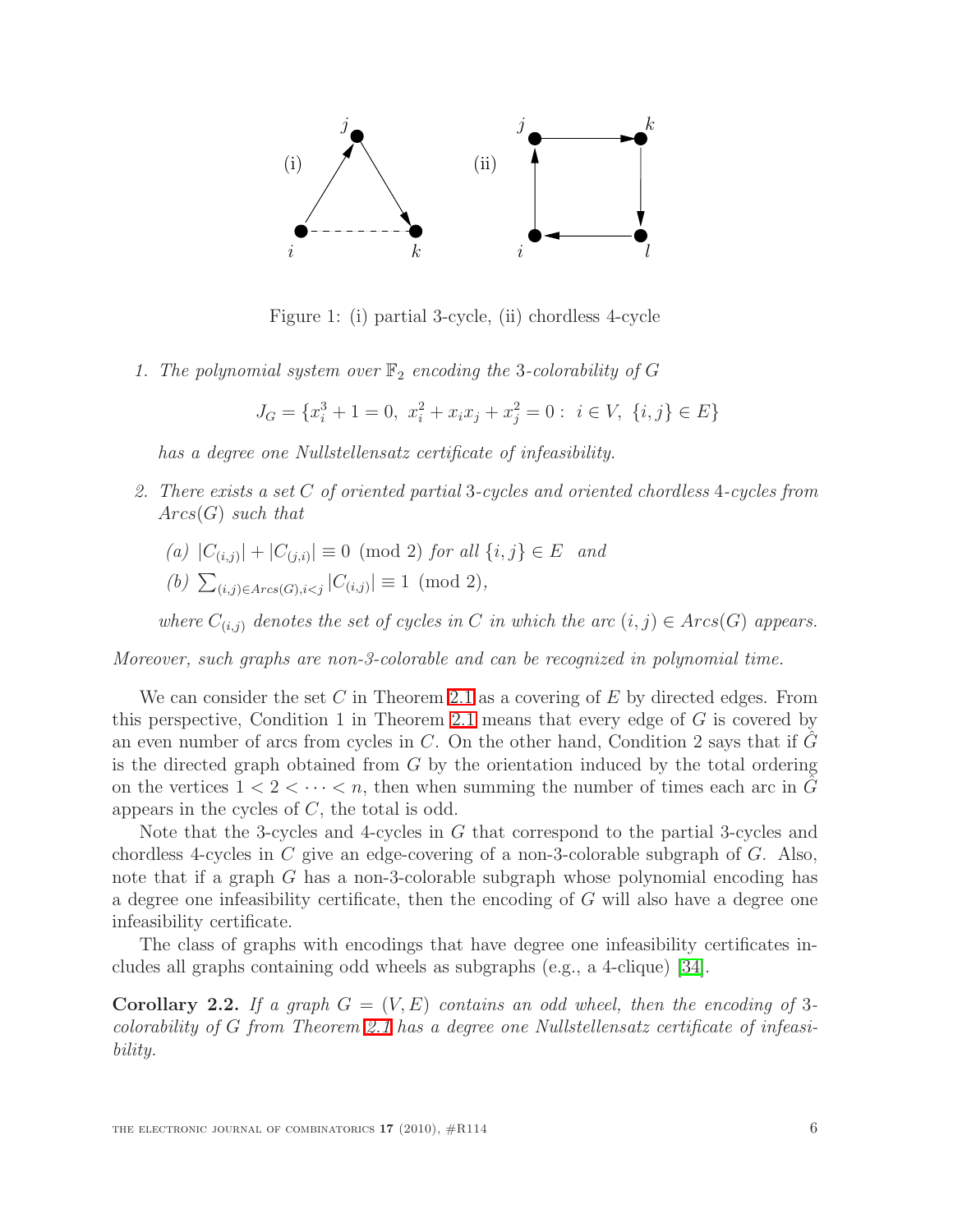

Figure 2: Odd wheel

Proof. Assume G contains an odd wheel with vertices labelled as in Figure [2](#page-5-1) below. Let

$$
C := \{(i, 1, i+1) : 2 \leq i \leq n-1\} \cup \{(n, 1, 2)\}.
$$

Figure [2](#page-5-1) illustrates the arc directions for the oriented partial 3-cycles of  $C$ . Each edge of G is covered by exactly zero or two partial 3-cycles, so C satisfies Condition 1 of Theorem [2.1.](#page-4-1) Furthermore, each arc  $(1, i) \in Arcs(G)$  is covered exactly once by a partial 3-cycle in  $C$ , and there is an odd number of such arcs. Thus,  $C$  also satisfies Condition 2 of Theorem [2.1.](#page-4-1) □

A non-trivial example of a non-3-colorable graph with a degree one Nullstellensatz certicate is the Grötzsch graph.

**Example 2.3.** Consider the Grötzsch graph in Figure [3,](#page-7-0) which has no 3-cycles. The following set of oriented chordless 4-cycles gives a certificate of non-3-colorability by Theorem [2.1:](#page-4-1)

$$
C := \{ (1, 2, 3, 7), (2, 3, 4, 8), (3, 4, 5, 9), (4, 5, 1, 10), (1, 10, 11, 7), (2, 6, 11, 8), (3, 7, 11, 9), (4, 8, 11, 10), (5, 9, 11, 6) \}.
$$

Figure [3](#page-7-0) illustrates the arc directions for the 4-cycles of  $C$ . Each edge of the graph is covered by exactly two  $\lambda$ -cycles, so C satisfies Condition 1 of Theorem [2.1.](#page-4-1) Moreover, one can check that Condition 2 is also satisfied. It follows that the graph has no proper 3-coloring.  $\Box$ 

We now prove Theorem [2.1](#page-4-1) using ideas from polynomial algebra. First, notice that we can simplify a degree one certificate as follows: Expanding the left-hand side of [\(3\)](#page-4-2) and collecting terms, the only coefficient of  $x_j x_i^3$  is  $a_{ij}$  and thus  $a_{ij} = 0$  for all  $i, j \in V$ . Similarly, the only coefficient of  $x_i x_j$  is  $b_{ij}$ , and so  $b_{ij} = 0$  for all  $\{i, j\} \in E$ . We thus arrive at the following simplified expression:

$$
\sum_{i \in V} a_i (x_i^3 + 1) + \sum_{\{i,j\} \in E} (\sum_{k \in V} b_{ijk} x_k)(x_i^2 + x_i x_j + x_j^2) = 1.
$$
 (4)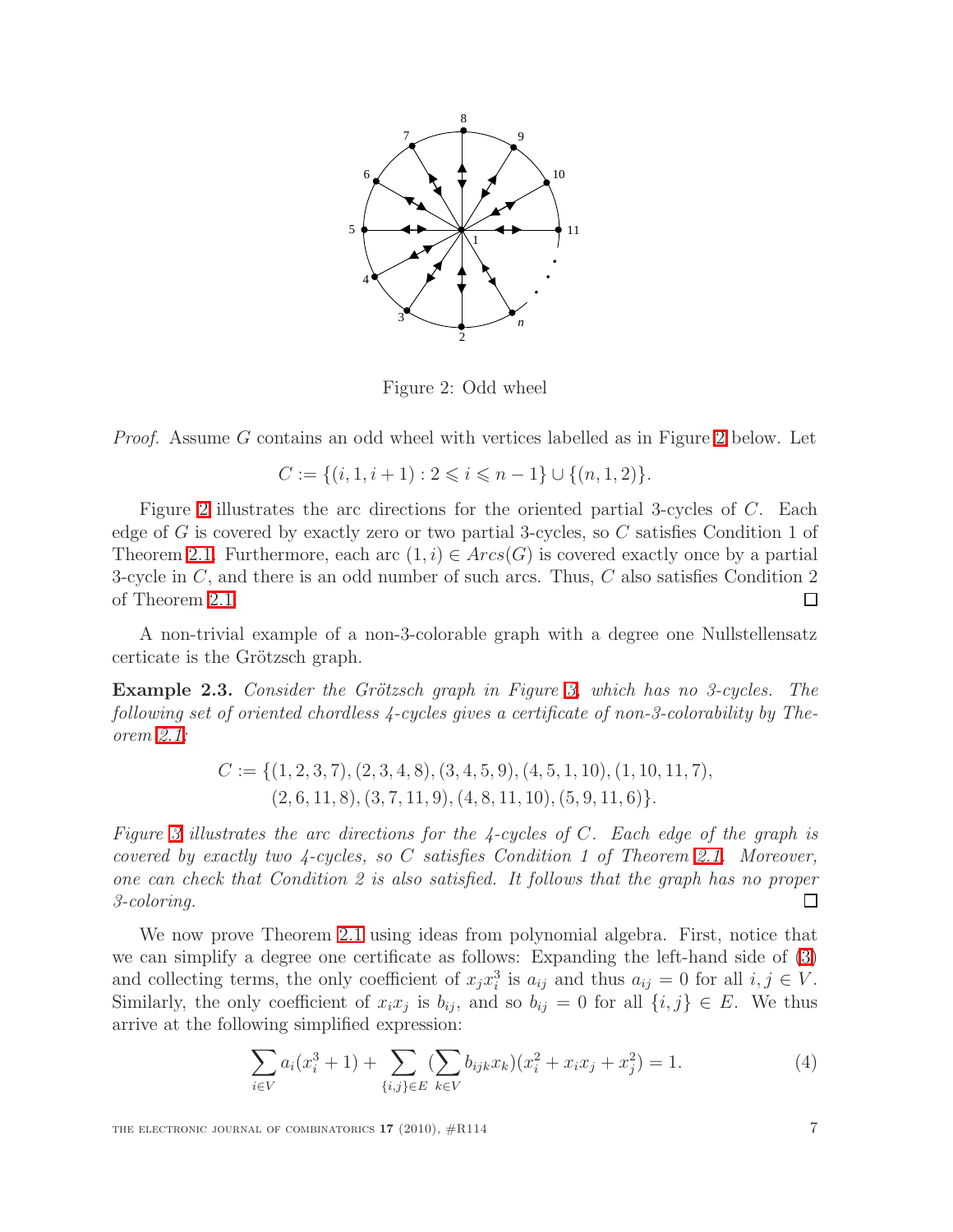

<span id="page-7-6"></span><span id="page-7-3"></span><span id="page-7-2"></span><span id="page-7-1"></span><span id="page-7-0"></span>Figure 3: Grötzsch graph.

Now, consider the following set  $F$  of polynomials:

$$
x_i^3 + 1 \qquad \qquad \forall i \in V,
$$
\n
$$
x_k(x_i^2 + x_i x_j + x_j^2) \qquad \qquad \forall \{i, j\} \in E, \ k \in V.
$$
\n(5)

The elements of  $F$  are those polynomials that can appear in a degree one certificate of infeasibility. Thus, there exists a degree one certificate if and only if the constant polynomial 1 is in the linear span of F; that is,  $1 \in \langle F \rangle_{\mathbb{F}_2}$ , where  $\langle F \rangle_{\mathbb{F}_2}$  is the vector space over  $\mathbb{F}_2$  generated by the polynomials in F.

We next simplify the set  $F$ . Let  $H$  be the following set of polynomials:

$$
x_i^2 x_j + x_i x_j^2 + 1
$$
  
\n
$$
x_i x_j^2 + x_j x_k^2
$$
  
\n
$$
x_i x_j^2 + x_j x_k^2
$$
  
\n
$$
x_i x_j^2 + x_j x_k^2 + x_k x_l^2 + x_l x_i^2
$$
  
\n
$$
\forall (i, j), (j, k), (k, i) \in Arcs(G), (i, k), (j, l) \notin Arcs(G).
$$
  
\n(8)  
\n(9)

If we identify the monomials  $x_i x_j^2$  as the arcs  $(i, j)$ , then the polynomials [\(8\)](#page-7-1) correspond to oriented partial 3-cycles and the polynomials [\(9\)](#page-7-2) correspond to oriented chordless 4 cycles. The following lemma says that we can use  $H$  instead of  $F$  to find a degree one certificate.

<span id="page-7-7"></span>**Lemma 2.4.** We have  $1 \in \langle F \rangle_{\mathbb{F}_2}$  if and only if  $1 \in \langle H \rangle_{\mathbb{F}_2}$ .

*Proof.* The polynomials [\(6\)](#page-7-3) above can be split into two classes of equations: (i)  $k = i$  or  $k = j$  and (ii)  $k \neq i$  and  $k \neq j$ . Thus, the set F consists of

<span id="page-7-5"></span><span id="page-7-4"></span>
$$
x_i^3 + 1 \qquad \qquad \forall i \in V, \quad (10)
$$

$$
x_i(x_i^2 + x_i x_j + x_j^2) = x_i^3 + x_i^2 x_j + x_i x_j^2
$$
\n
$$
\forall \{i, j\} \in E, \quad (11)
$$

$$
x_k(x_i^2 + x_i x_j + x_j^2) = x_i^2 x_k + x_i x_j x_k + x_j^2 x_k \qquad \forall \{i, j\} \in E, \ k \in V, i \neq k \neq j. \tag{12}
$$

THE ELECTRONIC JOURNAL OF COMBINATORICS  $17$  (2010),  $\#R114$  8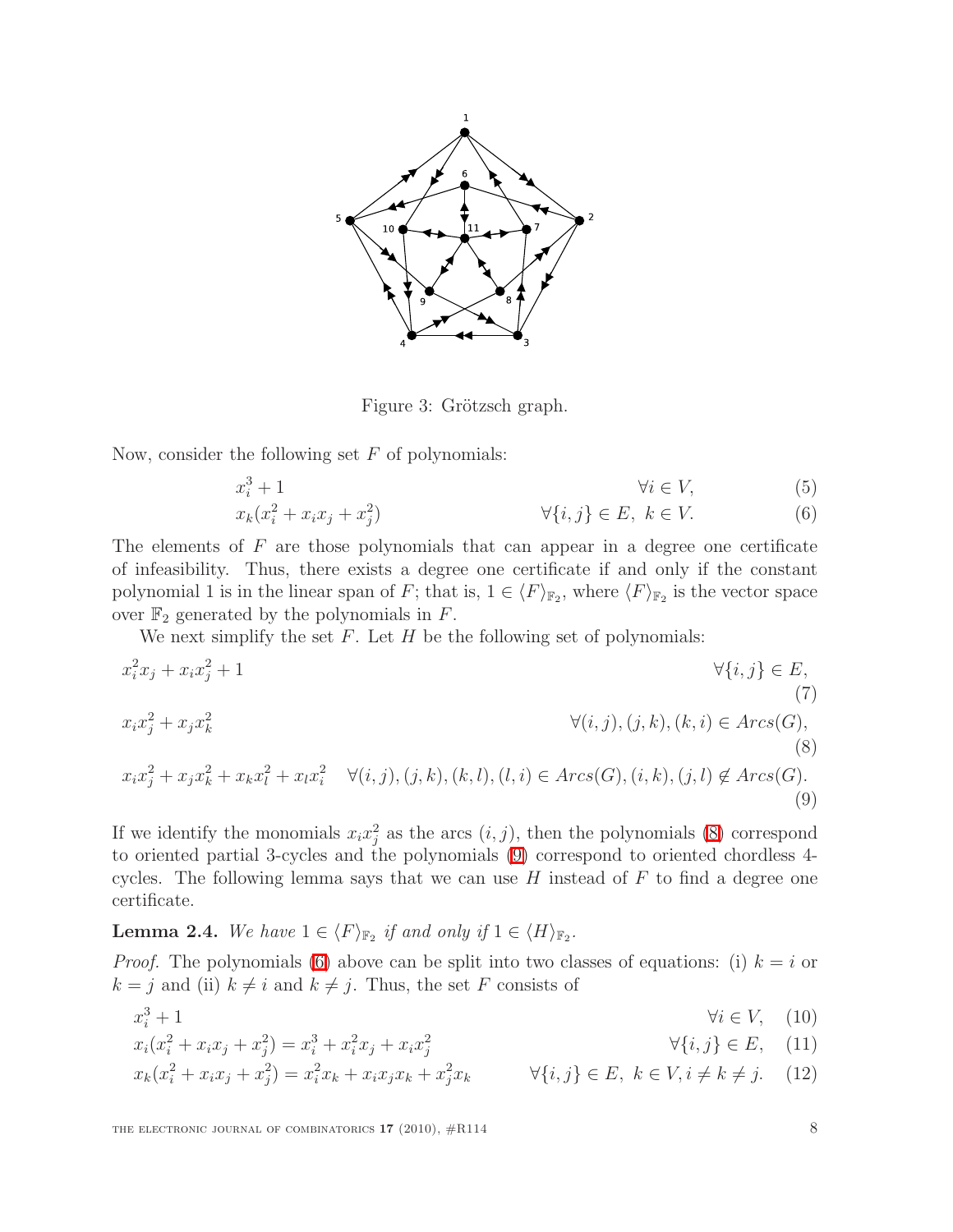Using polynomials [\(10\)](#page-7-4) to eliminate the  $x_i^3$  terms from [\(11\)](#page-7-5), we arrive at the following set of polynomials, which we label  $F'$ :

<span id="page-8-0"></span>
$$
x_i^3 + 1 \t\t\t\t\t\forall i \in V,
$$
  
\n
$$
x_i^2 x_j + x_i x_j^2 + 1 = (x_i^3 + x_i^2 x_j + x_i x_j^2) + (x_i^3 + 1)
$$
  
\n
$$
x_i^2 x_k + x_i x_j x_k + x_j^2 x_k
$$
  
\n
$$
\forall \{i, j\} \in E, \ k \in V, i \neq k \neq j.
$$
  
\n(14)  
\n(15)

Observe that  $\langle F \rangle_{\mathbb{F}_2} = \langle F' \rangle_{\mathbb{F}_2}$ . We can eliminate the polynomials [\(13\)](#page-8-0) as follows. For every  $i \in V$ ,  $(x_i^3 + 1)$  is the only polynomial in F' containing the monomial  $x_i^3$  and thus the polynomial  $(x_i^3 + 1)$  cannot be present in any nonzero linear combination of the polynomials in  $F'$  that equals 1. We arrive at the following smaller set of polynomials, which we label  $F''$ .

$$
x_i^2 x_j + x_i x_j^2 + 1 \qquad \qquad \forall \{i, j\} \in E,\tag{16}
$$

$$
x_i^2 x_k + x_i x_j x_k + x_j^2 x_k \qquad \qquad \forall \{i, j\} \in E, k \in V, i \neq k \neq j. \tag{17}
$$

So far, we have shown  $1 \in \langle F \rangle_{\mathbb{F}_2} = \langle F' \rangle_{\mathbb{F}_2}$  if and only if  $1 \in \langle F'' \rangle_{\mathbb{F}_2}$ .

Next, we eliminate monomials of the form  $x_i x_j x_k$ . There are 3 cases to consider.

Case 1:  $\{i, j\} \in E$  but  $\{i, k\} \notin E$  and  $\{j, k\} \notin E$ . In this case, the monomial  $x_i x_j x_k$ appears in only one polynomial,  $x_k(x_i^2 + x_i x_j + x_j^2) = x_i^2 x_k + x_i x_j x_k + x_j^2 x_k$ , so we can eliminate all such polynomials.

Case 2:  $i, j, k \in V$ ,  $(i, j), (j, k), (k, i) \in Arcs(G)$ . Graphically, this represents a 3-cycle in the graph. In this case, the monomial  $x_i x_j x_k$  appears in three polynomials:

<span id="page-8-2"></span><span id="page-8-1"></span>
$$
x_k(x_i^2 + x_i x_j + x_j^2) = x_i^2 x_k + x_i x_j x_k + x_j^2 x_k,
$$
\n(18)

$$
x_j(x_i^2 + x_ix_k + x_k^2) = x_i^2x_j + x_ix_jx_k + x_jx_k^2,
$$
\n(19)

$$
x_i(x_j^2 + x_j x_k + x_k^2) = x_i x_j^2 + x_i x_j x_k + x_i x_k^2.
$$
 (20)

Using the first polynomial, we can eliminate  $x_i x_j x_k$  from the other two:

$$
x_i^2 x_j + x_j x_k^2 + x_i^2 x_k + x_j^2 x_k = (x_i^2 x_j + x_i x_j x_k + x_j x_k^2) + (x_i^2 x_k + x_i x_j x_k + x_j^2 x_k),
$$
  
\n
$$
x_i x_j^2 + x_i x_k^2 + x_i^2 x_k + x_j^2 x_k = (x_i x_j^2 + x_i x_j x_k + x_i x_k^2) + (x_i^2 x_k + x_i x_j x_k + x_j^2 x_k).
$$

We can now eliminate the polynomial [\(18\)](#page-8-1). Moreover, we can use the polynomials [\(16\)](#page-8-2) to rewrite the above two polynomials as follows.

$$
x_k x_i^2 + x_i x_j^2 = (x_i^2 x_j + x_j x_k^2 + x_i^2 x_k + x_j^2 x_k) + (x_j x_k^2 + x_j^2 x_k + 1) + (x_i x_j^2 + x_i^2 x_j + 1),
$$
  
\n
$$
x_i x_j^2 + x_j x_k^2 = (x_i x_j^2 + x_i x_k^2 + x_i^2 x_k + x_j^2 x_k) + (x_i x_k^2 + x_i^2 x_k + 1) + (x_j x_k^2 + x_j^2 x_k + 1).
$$

Note that both of these polynomials correspond to two of the arcs of the 3-cycle  $(i, j)$ ,  $(j, k), (k, i) \in Arcs(G).$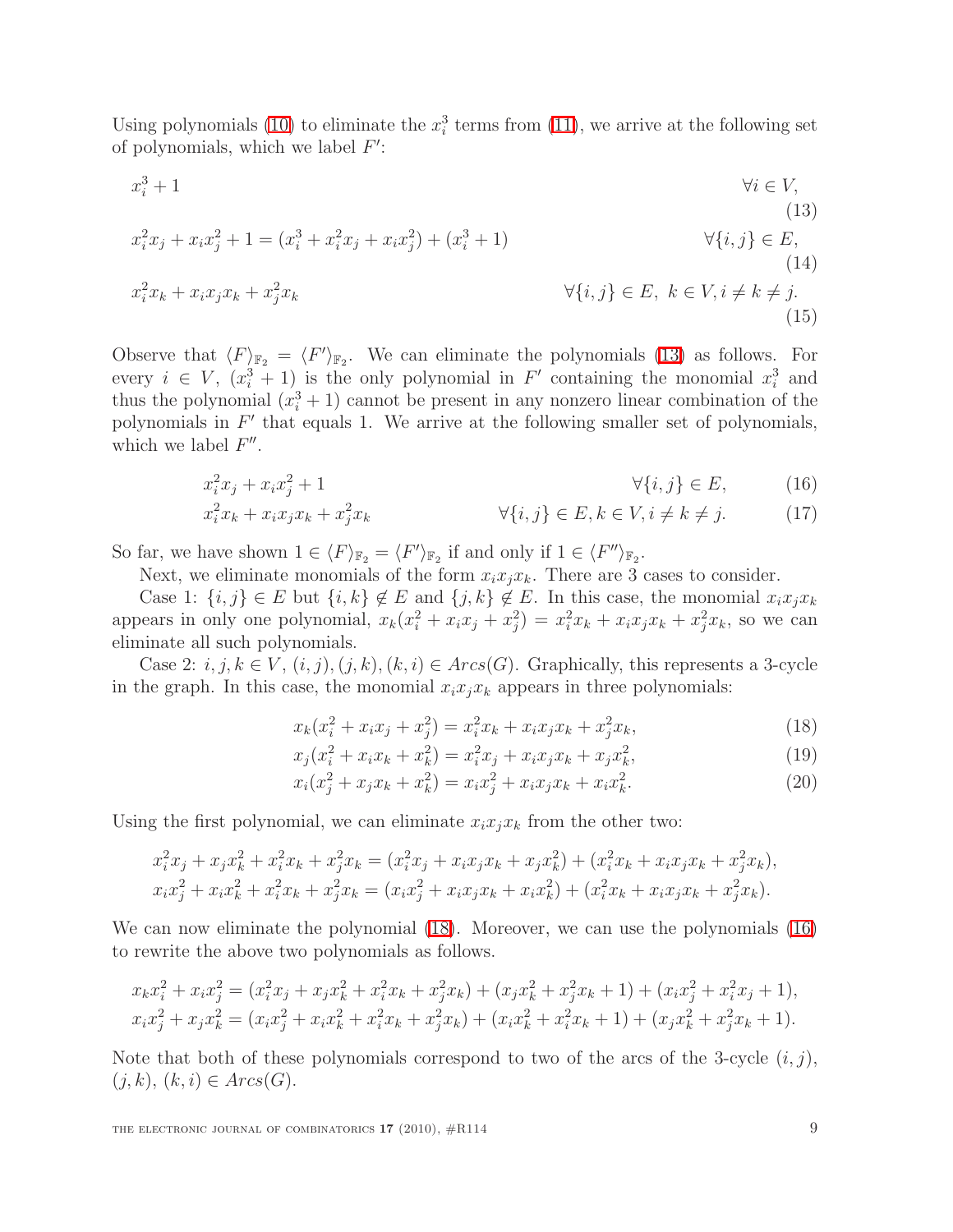Case 3:  $i, j, k \in V$ ,  $(i, j), (j, k) \in Arcs(G)$  and  $(k, i) \notin Arcs(G)$ . We have

<span id="page-9-0"></span>
$$
x_k(x_i^2 + x_i x_j + x_j^2) = x_i^2 x_k + x_i x_j x_k + x_j^2 x_k,
$$
\n(21)

<span id="page-9-1"></span>
$$
x_i(x_j^2 + x_j x_k + x_k^2) = x_i x_j^2 + x_i x_j x_k + x_i x_k^2.
$$
 (22)

As before we use the first polynomial to eliminate the monomial  $x_i x_j x_k$  from the second:

$$
x_i x_j^2 + x_j x_k^2 + (x_i^2 x_k + x_i x_k^2 + 1) = (x_i x_j^2 + x_i x_j x_k + x_i x_k^2) + (x_i^2 x_k + x_i x_j x_k + x_j^2 x_k) + (x_j x_k^2 + x_j^2 x_k + 1).
$$

We can now eliminate  $(21)$ ; thus, the original system has been reduced to the following one, which we label as  $F'''$ :

$$
x_i^2 x_j + x_i x_j^2 + 1 \qquad \qquad \forall \{i, j\} \in E, \qquad (23)
$$

$$
x_i x_j^2 + x_j x_k^2 \qquad \qquad \forall (i, j), (i, k), (j, k) \in Arcs(G), \qquad (24)
$$

$$
x_i x_j^2 + x_j x_k^2 + (x_i^2 x_k + x_i x_k^2 + 1) \qquad \forall (i, j), (j, k) \in Arcs(G), (k, i) \notin Arcs(G). \tag{25}
$$

Note that  $1 \in \langle F \rangle_{\mathbb{F}_2}$  if and only if  $1 \in \langle F''' \rangle_{\mathbb{F}_2}$ .

The monomials  $x_i^2 x_k$  and  $x_i x_k^2$  with  $(k, i) \notin Arcs(G)$  always appear together and only in the polynomials [\(25\)](#page-9-1) in the expression  $(x_i^2 x_k + x_i x_k^2 + 1)$ . Thus, we can eliminate the monomials  $x_i^2 x_k$  and  $x_i x_k^2$  with  $(k, i) \notin Arcs(G)$  by choosing one of the polynomials [\(25\)](#page-9-1) and using it to eliminate the expression  $(x_i^2 x_k + x_i x_k^2 + 1)$  from all other polynomials in which it appears. Let  $i, j, k, l \in V$  be such that  $(i, j), (j, k), (k, l), (l, i) \in Arcs(G)$  and  $(k, i), (i, k) \notin Arcs(G)$ . We can then eliminate the monomials  $x_i^2 x_k$  and  $x_i x_k^2$  as follows:

$$
x_i x_j^2 + x_j x_k^2 + x_k x_l^2 + x_l x_i^2 = (x_i x_j^2 + x_j x_k^2 + x_i^2 x_k + x_i x_k^2 + 1) + (x_k x_l^2 + x_l x_i^2 + x_i^2 x_k + x_i x_k^2 + 1).
$$

Finally, after eliminating the polynomials  $(25)$ , we have system H (polynomials  $(7)$ ,  $(8)$ , and  $(9)$ :

$$
x_i^2 x_j + x_i x_j^2 + 1 \qquad \forall \{i, j\} \in E,
$$
  
\n
$$
x_i x_j^2 + x_j x_k^2 \qquad \forall (i, j), (j, k), (k, l), (l, i) \in Arcs(G),
$$
  
\n
$$
x_i x_j^2 + x_j x_k^2 + x_k x_l^2 + x_l x_i^2 \qquad \forall (i, j), (j, k), (k, l), (l, i) \in Arcs(G), (i, k), (j, l) \notin Arcs(G).
$$

The system H has the property that  $1 \in \langle F'''\rangle_{\mathbb{F}_2}$  if and only if  $1 \in \langle H\rangle_{\mathbb{F}_2}$ , and thus,  $1 \in \langle F \rangle_{\mathbb{F}_2}$  if and only if  $1 \in \langle H \rangle_{\mathbb{F}_2}$  as required

<span id="page-9-2"></span>We now establish that the sufficient condition for infeasibility  $1 \in \langle H \rangle_{\mathbb{F}_2}$  is equivalent to the combinatorial parity conditions in Theorem [2.1.](#page-4-1)

**Lemma 2.5.** There exists a set  $C$  of oriented partial 3-cycles and oriented chordless  $4$ -cycles satisfying Conditions 1. and 2. of Theorem [2.1](#page-4-1) if and only if  $1 \in \langle H \rangle_{\mathbb{F}_2}$ .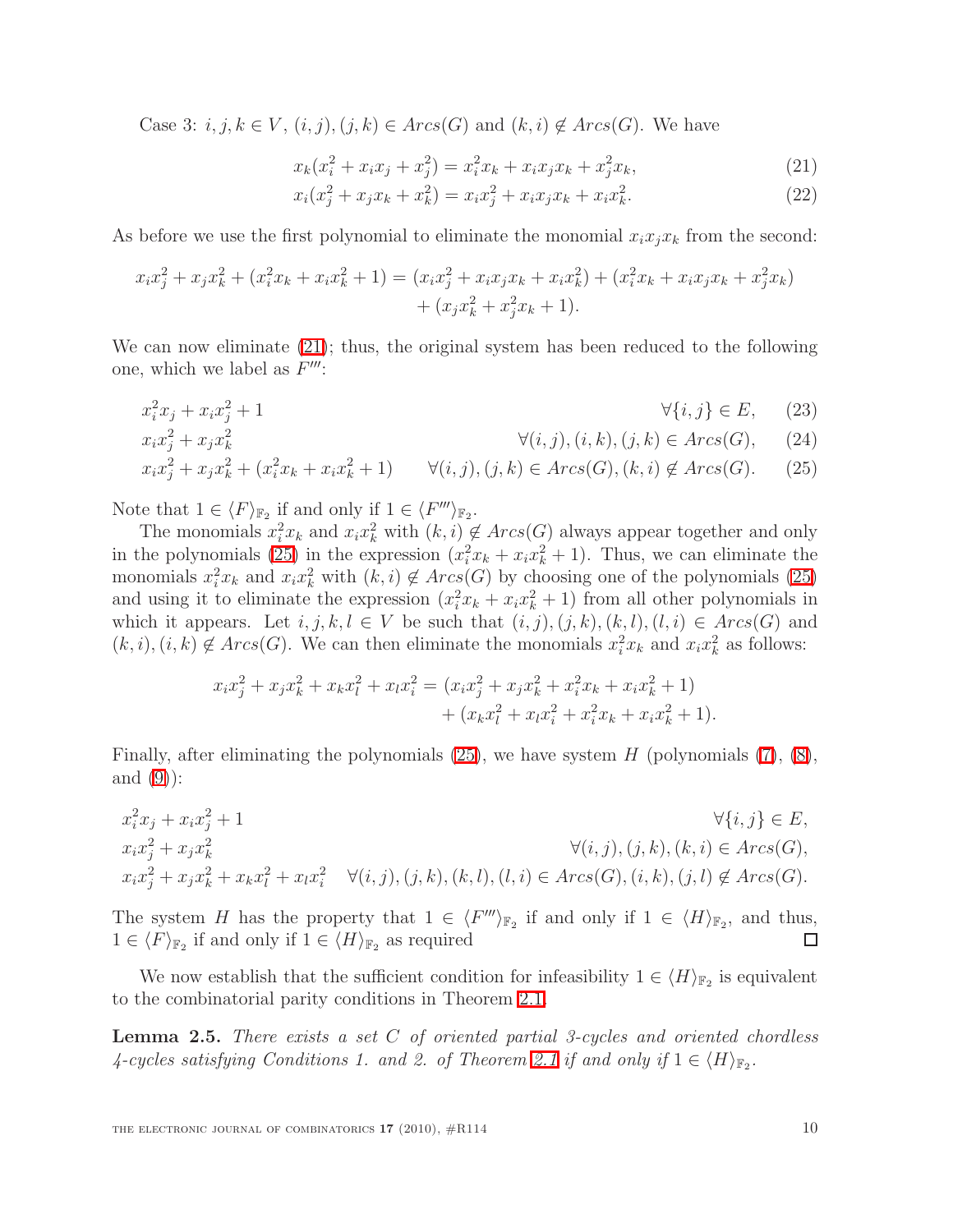*Proof.* Assume that  $1 \in \langle H \rangle_{\mathbb{F}_2}$ . Then there exist coefficients  $c_h \in \mathbb{F}_2$  such that  $\sum_{h \in H} c_h h =$ 1. Let  $H' := \{h \in H : c_h = 1\}$ ; then,  $\sum_{h \in H'} h = 1$ . Let C be the set of oriented partial 3-cycles  $(i, j, k)$  where  $x_i x_j^2 + x_j x_k^2 \in H'$  together with the set of oriented chordless 4-cycles  $(i, j, l, k)$  where  $x_i x_j^2 + x_j x_l^2 + x_l x_k^2 + x_k x_i^2 \in H'$ . Now,  $|C_{(i,j)}|$  is the number of polynomials in H' of the form [\(8\)](#page-7-1) or [\(9\)](#page-7-2) in which the monomial  $x_i x_j^2$  appears, and similarly,  $|C_{(j,i)}|$ is the number of polynomials in  $H'$  of the form [\(8\)](#page-7-1) or [\(9\)](#page-7-2) in which the monomial  $x_j x_i^2$ appears. Thus,  $\sum_{h \in H'} h = 1$  implies that, for every pair  $x_i x_j^2$  and  $x_j x_i^2$ , either

- 1.  $|C_{(i,j)}| \equiv 0 \pmod{2}$ ,  $|C_{(j,i)}| \equiv 0 \pmod{2}$ , and  $x_i^2 x_j + x_i x_j^2 + 1 \notin H'$  or
- 2.  $|C_{(i,j)}| \equiv 1 \pmod{2}, |C_{(j,i)}| \equiv 1 \pmod{2}, \text{ and } x_i^2 x_j + x_i x_j^2 + 1 \in H'.$

In either case, we have  $|C_{(i,j)}| + |C_{(j,i)}| \equiv 0 \pmod{2}$ . Moreover, since  $\sum_{h \in H'} h = 1$ , there must be an odd number of the polynomials of the form  $x_i^2 x_j + x_i x_j^2 + 1$  in H'. That is, case 2 above occurs an odd number of times and therefore,  $\sum_{(i,j)\in Arcs(G),i$ (mod 2) as required.

Conversely, assume that there exists a set  $C$  of oriented partial 3-cycles and oriented chordless 4-cycles satisfying the conditions of Theorem [2.1.](#page-4-1) Let  $H'$  be the set of polynomials  $x_i x_j^2 + x_j x_k^2$  where  $(i, j, k) \in C$  and the set of polynomials  $x_i x_j^2 + x_j x_l^2 + x_l x_k^2 + x_k x_i^2$ where  $(i, j, l, k) \in C$  together with the set of polynomials  $x_i^2 x_j + x_i x_j^2 + 1 \in H$  where  $|C_{(i,j)}| \equiv 1$ . Then,  $|C_{(i,j)}| + |C_{(j,i)}| \equiv 0 \pmod{2}$  implies that every monomial  $x_i x_j^2$  appears in an even number polynomials of H'. Moreover, since  $\sum_{(i,j)\in Arcs(G),i$ (mod 2), there are an odd number of polynomials  $x_i^2 x_j + x_i x_j^2 + 1$  appearing in H'. Hence,  $\sum_{h\in H'} h = 1$  and  $1 \in \langle H \rangle_{\mathbb{F}_2}$ .  $\Box$ 

Combining Lemmas [2.4](#page-7-7) and [2.5,](#page-9-2) we arrive at the characterization stated in Theorem [2.1.](#page-4-1) That such graphs can be decided in polynomial time follows from the fact that the existence of a certificate of any fixed degree can be decided in polynomial time (as is well known and follows since there are polynomially many monomials up to any fixed degree; see also [\[34,](#page-24-7) Theorem 4.1.3]).

Finally, we pose as open problems the construction of a variant of Theorem [2.1](#page-4-1) for general k-colorability and also combinatorial characterizations for larger certificate degrees D.

Problem 2.6. Characterize those graphs with a given k-colorability Nullstellensatz certificate of degree D.

#### <span id="page-10-0"></span>3 Recognizing Uniquely Hamiltonian Graphs

Throughout this section we work over an arbitrary algebraically closed field  $\mathbb{K} = \overline{\mathbb{K}}$ , although in some cases, we will need to restrict its characteristic. Let us denote by  $H_G$ the Hamiltonian ideal generated by the polynomials from Proposition [1.3.](#page-2-0) A connected, directed graph  $G$  with  $n$  vertices has a Hamiltonian cycle if and only if the equations defined by  $H_G$  have a solution over K (or, in other words, if and only if  $V(H_G) \neq \emptyset$  for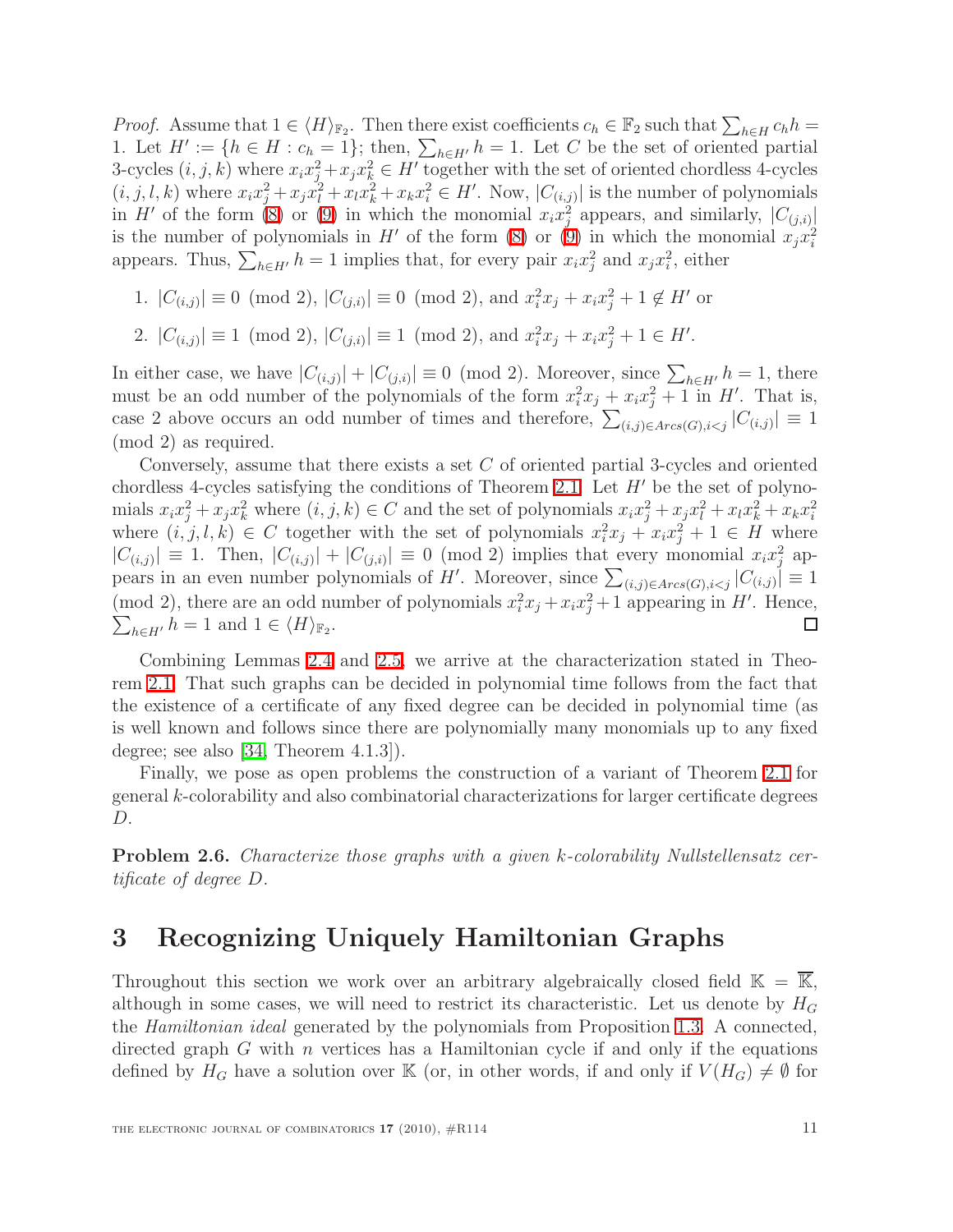the algebraic variety  $V(H_G)$  associated to the ideal  $H_G$ ). In a precise sense to be made clear below, the ideal  $H_G$  actually encodes all Hamiltonian cycles of G. However, we need to be somewhat careful about how to count cycles (see Lemma [3.8\)](#page-13-0). In practice  $\omega$  can be treated as a variable and not as a fixed primitive  $n$ -th root of unity. A set of equations ensuring that  $\omega$  only takes on the value of a *primitive n*-th root of unity is the following:

$$
\{\omega^{i(n-1)} + \omega^{i(n-2)} + \cdots + \omega^i + 1 = 0 : 1 \leq i \leq n\}.
$$

We can also use the cyclotomic polynomial  $\Phi_n(\omega)$  [\[16\]](#page-23-13), which is the polynomial whose zeroes are the primitive n-th roots of unity.

We shall utilize the theory of Gröbner bases to show that  $H_G$  has a special (algebraic) decomposition structure in terms of the different Hamiltonian cycles of G (this is Theorem [3.9](#page-14-0) below). In the particular case when G has a unique Hamiltonian cycle, we get a specific algebraic criterion which can be algorithmically verified. These results are Hamiltonian analogues to the algebraic  $k$ -colorability characterizations of [\[24\]](#page-24-2). We first turn our attention more generally to cycle ideals of a simple directed graph G. These will be the basic elements in our decomposition of the Hamiltonian ideal  $H_G$ , as they algebraically encode single cycles C (up to symmetry).

When G has the property that each pair of vertices connected by an arc is also connected by an arc in the opposite direction, then we call G doubly covered. When  $G = (V, E)$ is presented as an undirected graph, we shall always view it as the doubly covered directed graph on vertices V with arcs  $Arcs(G)$ .

Let C be a cycle of length  $k > 2$  in G, expressed as a sequence of arcs,

$$
C = \{(v_1, v_2), (v_2, v_3), \ldots, (v_k, v_1)\}.
$$

For the purpose of this work, we call  $C$  a *doubly covered cycle* if consecutive vertices in the cycle are connected by arcs in both directions; otherwise, C is simply called  $di$ rected. In particular, each cycle in a doubly covered graph is a doubly covered cycle. These definitions allow us to work with both undirected and directed graphs in the same framework.

**Definition 3.1** (Cycle encodings). Let  $\omega$  be a fixed primitive k-th root of unity and let  $K$  be a field with characteristic not dividing k. If C is a doubly covered cycle of length k and the vertices in C are  $\{v_1, \ldots, v_k\}$ , then the cycle encoding of C is the following set of k polynomials in  $\mathbb{K}[x_{v_1}, \ldots, x_{v_k}]$ :

$$
g_{i} = \begin{cases} x_{v_{i}} + \frac{(\omega^{2+i} - \omega^{2-i})}{(\omega^{3} - \omega)} x_{v_{k-1}} + \frac{(\omega^{1-i} - \omega^{3+i})}{(\omega^{3} - \omega)} x_{v_{k}} & i = 1, \dots, k-2, \\ (x_{v_{k-1}} - \omega x_{v_{k}})(x_{v_{k-1}} - \omega^{-1} x_{v_{k}}) & i = k-1, \\ x_{v_{k}}^{k} - 1 & i = k. \end{cases}
$$
(26)

<span id="page-11-1"></span><span id="page-11-0"></span>If C is a directed cycle of length k in a directed graph, with vertex set  $\{v_1, \ldots, v_k\}$ , the cycle encoding of C is the following set of k polynomials:

$$
g_i = \begin{cases} x_{v_{k-i}} - \omega^{k-i} x_{v_k} & i = 1, ..., k-1, \\ x_{v_k}^k - 1 & i = k. \end{cases}
$$
 (27)

THE ELECTRONIC JOURNAL OF COMBINATORICS  $17$  (2010),  $\#R114$  12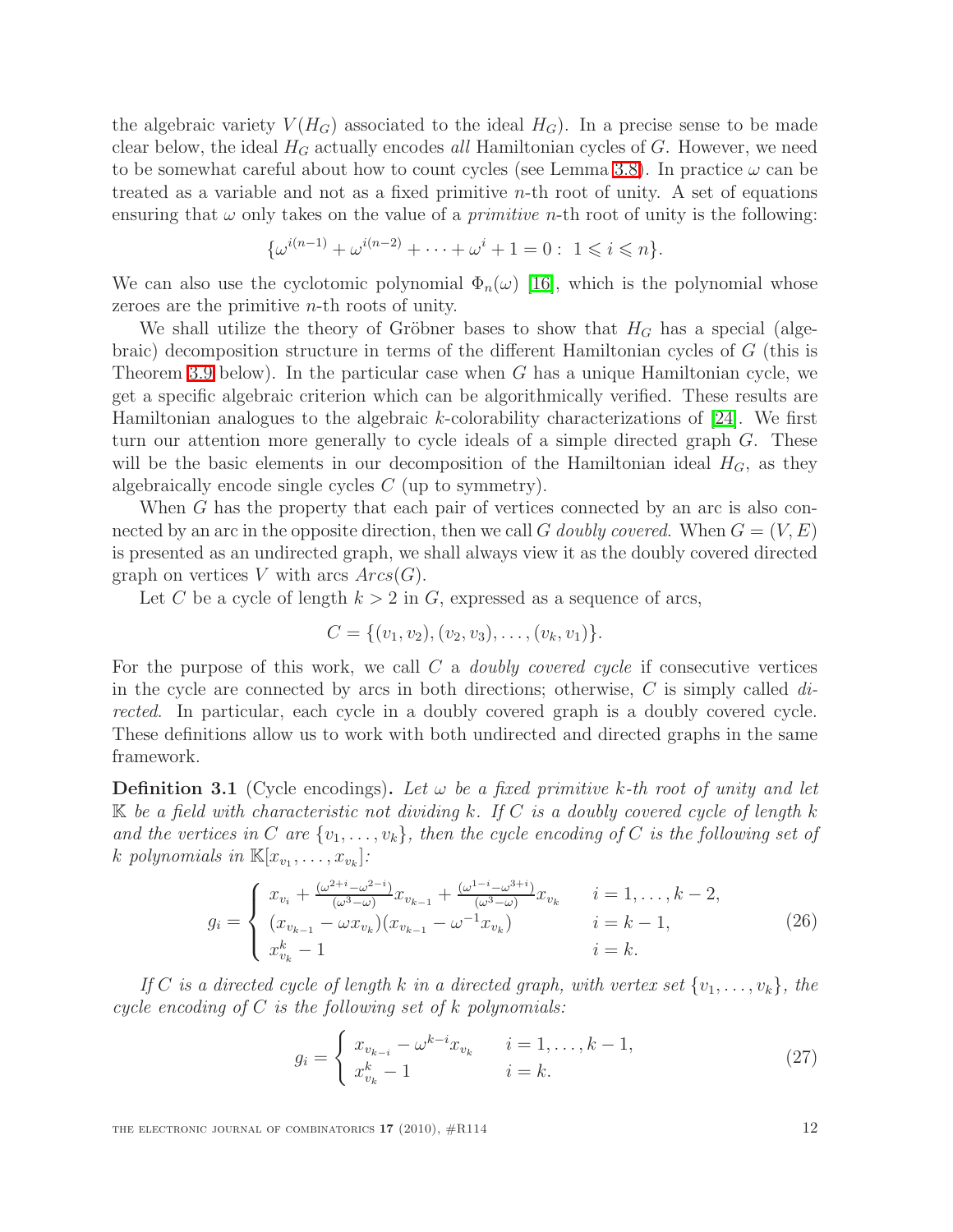**Definition 3.2** (Cycle Ideals). The cycle ideal associated to a cycle  $C$  is

$$
H_{G,C} = \langle g_1, \ldots, g_k \rangle \subseteq \mathbb{K}[x_{v_1}, \ldots, x_{v_k}],
$$

where the  $q_i$ s are the cycle encoding of C given by [\(26\)](#page-11-0) or [\(27\)](#page-11-1).

<span id="page-12-2"></span>The polynomials  $g_i$  are computationally useful generators for cycle ideals. (Once again, see  $[11]$  for the relevant background on Gröbner bases and term orders.)

**Lemma 3.3.** The set of cycle encoding polynomials  $F = \{g_1, \ldots, g_k\}$  is a reduced Gröbner basis for the cycle ideal  $H_{G,C}$  with respect to any term order  $\prec$  with  $x_{v_k} \prec \cdots \prec x_{v_1}$ .

<span id="page-12-1"></span>Proof. Since the leading monomials in a cycle encoding:

$$
\{x_{v_1}, \ldots, x_{v_{k-2}}, x_{v_{k-1}}^2, x_{v_k}^k\} \text{ or } \{x_{v_1}, \ldots, x_{v_{k-2}}, x_{v_{k-1}}, x_{v_k}^k\} \tag{28}
$$

are relatively prime, the polynomials  $g_i$  form a Gröbner basis for  $H_{G,C}$  (see Theorem 3 and Proposition 4 in [\[11,](#page-23-4) Section 2]). That  $F$  is reduced follows from inspection of [\(26\)](#page-11-0) and [\(27\)](#page-11-1).  $\Box$ 

**Remark 3.4.** In particular, since reduced Gröbner bases (with respect to a fixed term order) are unique, it follows that cycle encodings are canonical ways of generating cycle ideals (and thus of representing cycles by Lemma [3.6\)](#page-12-0).

Having explicit Gröbner bases for these ideals allows us to compute their Hilbert series easily.

**Corollary 3.5.** The Hilbert series of  $\mathbb{K}[x_{v_1}, \ldots, x_{v_k}]/H_{G,C}$  for a doubly covered cycle or a directed cycle is equal to (respectively)

$$
\frac{(1-t^2)(1-t^k)}{(1-t)^2} \text{ or } \frac{(1-t^k)}{(1-t)}.
$$

*Proof.* If  $\prec$  is a graded term order, then the (affine) Hilbert function of an ideal and of its ideal of leading terms are the same [\[11,](#page-23-4) Chapter 9, §3]. The form of the Hilbert series is now immediate from  $(28)$ . is now immediate from [\(28\)](#page-12-1).

<span id="page-12-0"></span>The naming of these ideals is motivated by the following result; in words, it says that the cycle C is encoded as a complete intersection by the ideal  $H_{G,C}$ .

**Lemma 3.6.** The following hold for the ideal  $H_{G,C}$ .

- 1.  $H_{G,C}$  is radical,
- 2.  $|V(H_{G,C})| = k$  if C is directed, and  $|V(H_{G,C})| = 2k$  if C is doubly covered undirected.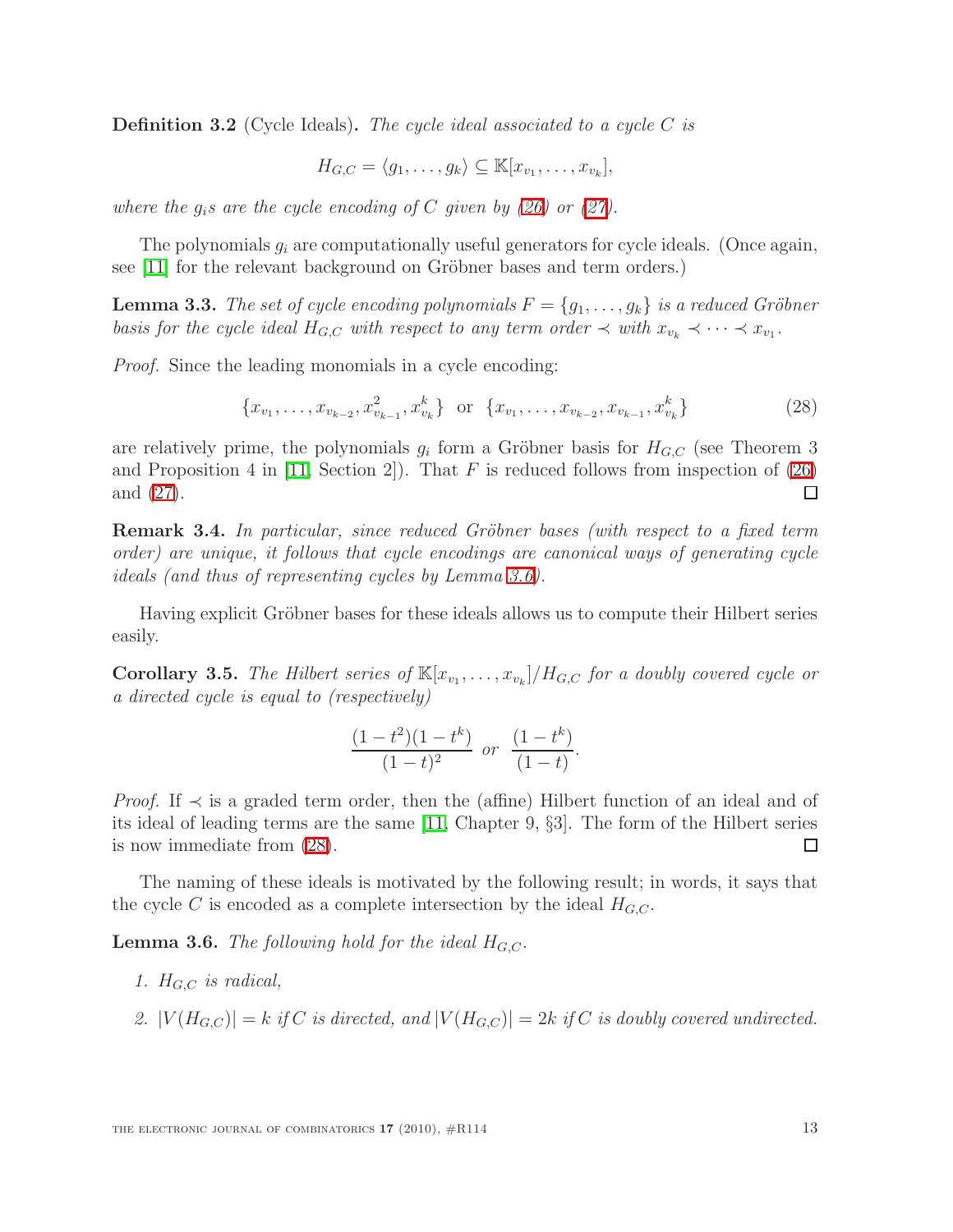*Proof.* Without loss of generality, we suppose that  $v_i = i$  for  $i = 1, \ldots, k$ . Let  $\prec$  be any term order in which  $x_k \prec \cdots \prec x_1$ . From Lemma [3.3,](#page-12-2) the set of  $g_i$  form a Gröbner basis for  $H_{G,C}$ . It follows that the number of standard monomials of  $H_{G,C}$  is 2k if C is doubly covered undirected (resp. k if it is directed). Therefore by [\[24,](#page-24-2) Lemma 2.1], if we can prove that  $|V(H_{G,C})| \geq k$  (resp.  $|V(H_{G,C})| \geq 2k$ ), then both statements 1. and 2. follow.

When C is directed, this follows easily from the form of  $(27)$ , so we shall assume that C is doubly covered undirected. We claim that the  $k$  cyclic permutations of the two points:

$$
(\omega, \omega^2, \dots, \omega^k), (\omega^k, \omega^{k-1}, \dots, \omega)
$$

are zeroes of  $g_i$ ,  $i = 1, \ldots, k$ . Since cyclic permutation is multiplication by a power of  $\omega$ , it is clear that we need only verify this claim for the two points above. In the fist case, when  $x_i = \omega^i$ , we compute that for  $i = 1, \ldots, k - 2$ :

$$
(\omega^3 - \omega)g_i(\omega, ..., \omega^k) = (\omega^3 - \omega)\omega^i + (\omega^{2+i} - \omega^{2-i})\omega^{k-1} + (\omega^{1-i} - \omega^{3+i})\omega^k
$$
  
=  $\omega^{3+i} - \omega^{1+i} + \omega^{1+i+k} - \omega^{1-i+k} + \omega^{1-i+k} - \omega^{3+i+k}$   
= 0,

since  $\omega^k = 1$ . In the second case, when  $x_i = \omega^{1-i}$ , we again compute that for  $i =$  $1, \ldots, k-2$ :

$$
(\omega^3 - \omega)g_i(\omega^k, ..., \omega) = (\omega^3 - \omega)\omega^{1-i} + (\omega^{2+i} - \omega^{2-i})\omega^2 + (\omega^{1-i} - \omega^{3+i})\omega
$$
  
=  $\omega^{4-i} - \omega^{2-i} + \omega^{4+i} - \omega^{4-i} + \omega^{2-i} - \omega^{4+i}$   
= 0.

Finally, it is obvious that the two points zero  $g_{k-1}$  and  $g_k$ , and this completes the proof.  $\Box$ 

**Remark 3.7.** Conversely, it is easy to see that points in  $V(H_{G,C})$  correspond to cycles of length  $k$  in  $G$ . That this variety contains  $k$  or  $2k$  points corresponds to there being  $k$ or 2k ways of writing down the cycle since we may cyclically permute it and also reverse its orientation (if each arc in the path is bidirectional).

<span id="page-13-0"></span>Before stating our decomposition theorem (Theorem [3.9\)](#page-14-0), we need to explain how the Hamiltonian ideal encodes all Hamiltonian cycles of the graph G.

**Lemma 3.8.** Let  $G$  be a connected directed graph on n vertices. Then,

$$
V(H_G) = \bigcup_C V(H_{G,C}),
$$

where the union is over all Hamiltonian cycles C in G.

*Proof.* We only need to verify that points in  $V(H_G)$  correspond to cycles of length n. Suppose there exists a Hamiltonian cycle in the graph  $G$ . Label vertex 1 in the cycle with the number  $x_1 = \omega^0 = 1$  and then successively label vertices along the cycle with one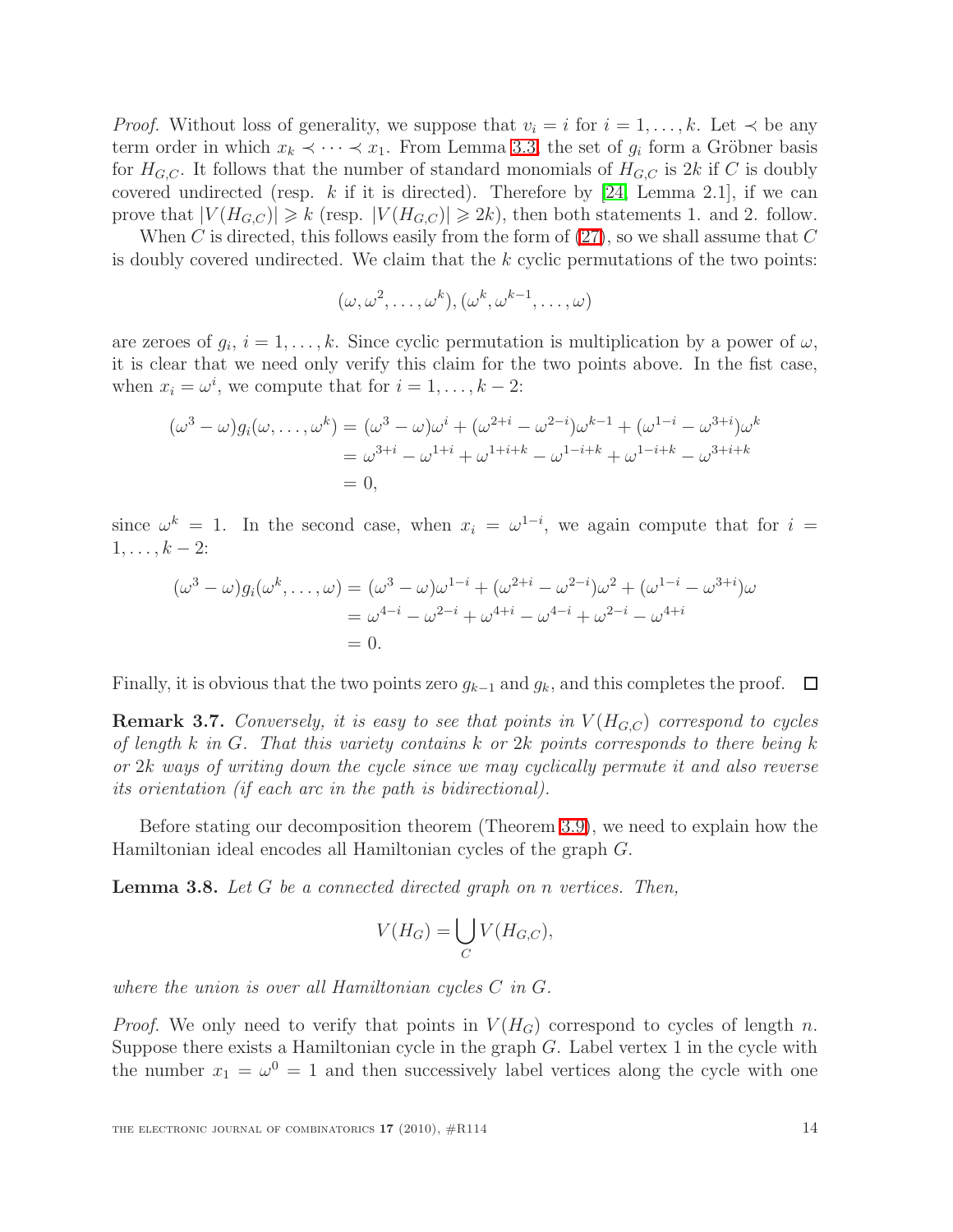higher power of  $\omega$ . It is clear that these labels  $x_i$  associated to vertices i zero all of the equations generating  $H_G$ .

Conversely, let  $\mathbf{v} = (x_1, \ldots, x_n)$  be a point in the variety  $V(H_G)$  associated to  $H_G$ ; we claim that v encodes a Hamiltonian cycle. From the edge equations, each vertex must be adjacent to one labeled with the next highest power of  $\omega$ . Fixing a starting vertex i, it follows that there is a cycle C labeled with (consecutively) increasing powers of  $\omega$ . Since  $\omega$ is a primitive nth root of unity, this cycle must have length  $n$ , and thus is Hamiltonian. □

Combining all of these ideas, we can prove the following result.

<span id="page-14-0"></span>**Theorem 3.9.** Let G be a connected directed graph with n vertices. Then,

$$
H_G = \bigcap_C H_{G,C},
$$

where C ranges over all Hamiltonian cycles of the graph G.

*Proof.* Since  $H_G$  contains a square-free univariate polynomial in each indeterminate, it is radical (see for instance [\[24,](#page-24-2) Lemma 2.1]). It follows that

$$
H_G = I(V(H_G))
$$
  
=  $I\left(\bigcup_C V(H_{G,C})\right)$   
=  $\bigcap_C I(V(H_{G,C}))$   
=  $\bigcap_C H_{G,C},$  (29)

where the second inequality comes from Lemma [3.8](#page-13-0) and the last one from  $H_{G,C}$  being a radical ideal (Lemma [3.6\)](#page-12-0). □

We call a directed graph (resp. doubly covered graph) uniquely Hamiltonian if it contains n cycles of length n (resp.  $2n$  cycles of length n).

Corollary 3.10. The graph G is uniquely Hamiltonian if and only if the Hamiltonian ideal  $H_G$  is of the form  $H_{G,C}$  for some length n cycle C.

This corollary provides an algorithm to check whether a graph is uniquely Hamiltonian. We simply compute a unique reduced Gröbner basis of  $H_G$  and then check that it has the same form as that of an ideal  $H_{G,C}$ . Another approach is to count the number of standard monomials of any Gröbner bases for  $H_G$  and compare with n or  $2n$  (since  $H_G$  is radical). We remark, however, that it is well-known that computing a Gröbner basis in general cannot be done in polynomial time [\[51,](#page-25-10) p. 400].

We close this section with a directed and an undirected example of Theorem [3.9.](#page-14-0)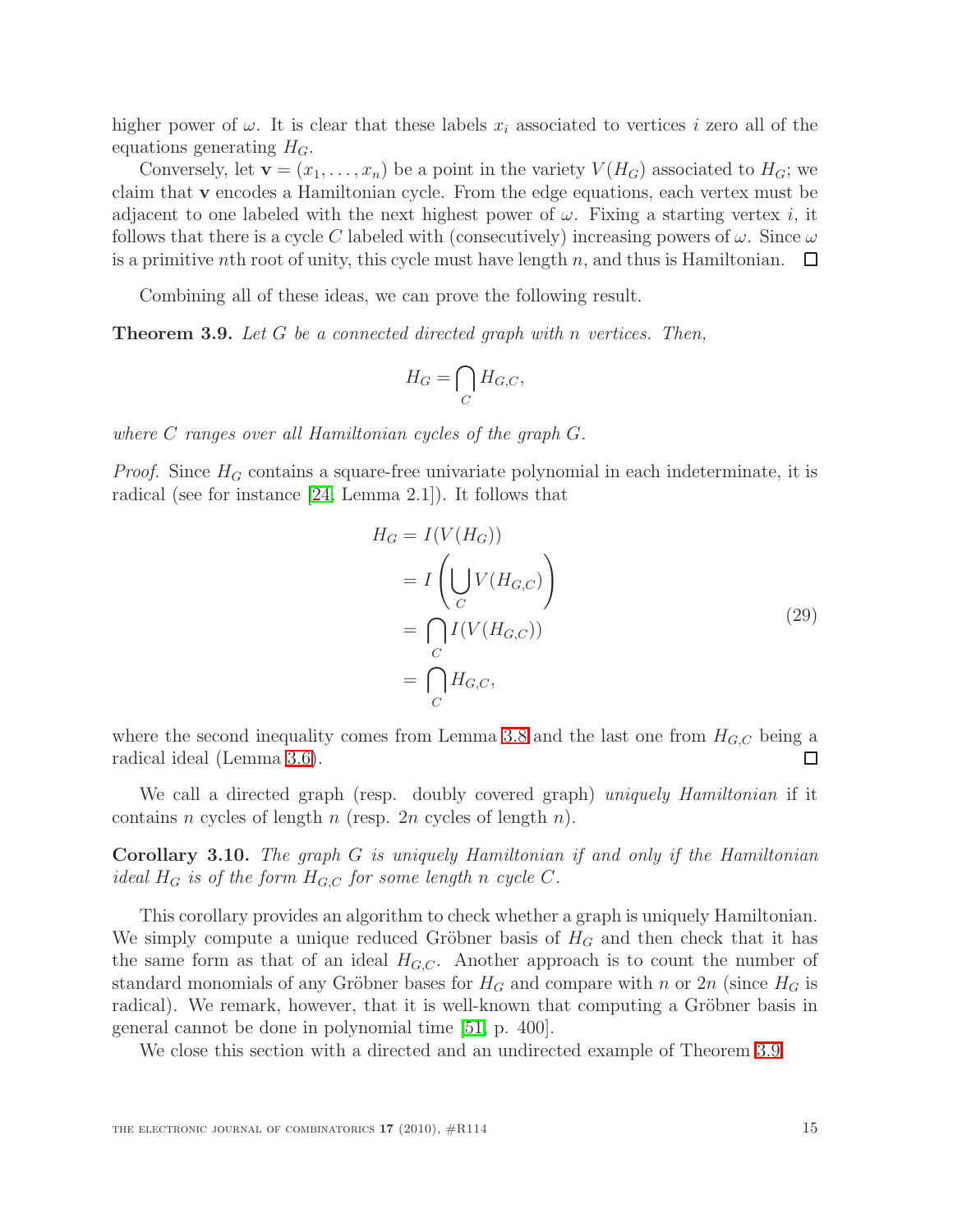**Example 3.11.** Let G be the directed graph with vertex set  $V = \{1, 2, 3, 4, 5\}$  and arcs  $A = \{(1, 2), (2, 3), (3, 4), (4, 5), (5, 1), (1, 3), (1, 4)\}.$  Moreover, let  $\omega$  be a primitive 5-th root of unity. The ideal  $H_G \subset \mathbb{K}[x_1, x_2, x_3, x_4, x_5]$  is generated by the polynomials,  $\{x_i^5 - 1\}$ :  $1 \leq i \leq 5$ } union with the polynomials

$$
\{(\omega x_1 - x_2)(\omega x_1 - x_3)(\omega x_1 - x_4), \omega x_2 - x_3, \omega x_3 - x_4, \omega x_4 - x_5, \omega x_5 - x_1\}.
$$

A reduced Gröbner basis for  $H_G$  with respect to the ordering  $x_5 \prec x_4 \prec x_3 \prec x_2 \prec x_1$  is

$$
\{x_5^5-1, x_4-\omega^4x_5, x_3-\omega^3x_5, x_2-\omega^2x_5, x_1-\omega x_5\},\
$$

which is a generating set for  $H_{G,C}$  with  $C = \{(1,2), (2,3), (3,4), (4,5), (5,1)\}.$ 

Let  $G$  be an undirected graph with vertex set  $V$  and edge set  $E$ , and consider the auxiliary directed graph G with vertices V and arcs  $Arcs(G)$ . Notice that G is doubly covered, and hence each of its cycles are doubly covered. We apply Theorem [3.9](#page-14-0) to  $H_{\tilde{G}}$  to determine and count Hamiltonian cycles in G. In particular, the cycle  $C = \{v_1, v_2, \ldots, v_n\}$ of  $G$  is Hamiltonian if and only if the two cycles

 $\{(v_1, v_2), (v_2, v_3), \ldots, (v_{n-1}, v_n), (v_n, v_1)\}, \{(v_2, v_1), (v_3, v_2), \ldots, (v_n, v_{n-1}), (v_1, v_n)\}$ 

are Hamiltonian cycles of  $\tilde{G}$ .

**Example 3.12.** Let G be the undirected complete graph on the vertex set  $V = \{1, 2, 3, 4\}$ . Let  $\tilde{G}$  be the doubly covered graph with vertex set V and arcs  $Arcs(G)$ . Notice that  $\tilde{G}$  has twelve Hamiltonian cycles:

| $C_1 = \{(1, 2), (2, 3), (3, 4), (4, 1)\},\$ | $C_2 = \{(2, 1), (3, 2), (4, 3), (1, 4)\},\$    |
|----------------------------------------------|-------------------------------------------------|
| $C_3 = \{(1,2), (2,4), (4,3), (3,1)\},\$     | $C_4 = \{(2, 1), (4, 2), (3, 4), (1, 3)\},\$    |
| $C_5 = \{(1,3), (3,2), (2,4), (4,1)\},\$     | $C_6 = \{(3, 1), (2, 3), (4, 2), (1, 4)\},\$    |
| $C_7 = \{(1,3), (3,4), (4,2), (2,1)\},\$     | $C_8 = \{(3, 1), (4, 3), (2, 4), (1, 2)\},\$    |
| $C_9 = \{(1,4), (4,2), (2,3), (3,1)\},\$     | $C_{10} = \{(4, 1), (2, 4), (3, 2), (1, 3)\},\$ |
| $C_{11} = \{(1,4), (4,3), (3,2), (2,1)\},\$  | $C_{12} = \{(4, 1), (3, 4), (2, 3), (1, 2)\}.$  |
|                                              |                                                 |

One can check in a symbolic algebra system such as SINGULAR or Macaulay 2 that the ideal  $H_{\tilde{G}}$  is the intersection of the cycle ideals  $H_{\tilde{G},C_i}$  for  $i=1,\ldots,12$ .

## <span id="page-15-0"></span>4 Permutation Groups as Algebraic Varieties and their Convex Approximations

In this section, we study convex hulls of permutations groups viewed as permutation matrices. We begin by studying the convex hull of automorphism groups of undirected simple graphs; these have a natural polynomial presentation using Proposition [1.4](#page-3-0) from the introduction. For background material on graph automorphism groups see [\[7,](#page-23-11) [8\]](#page-23-12).

 $\Box$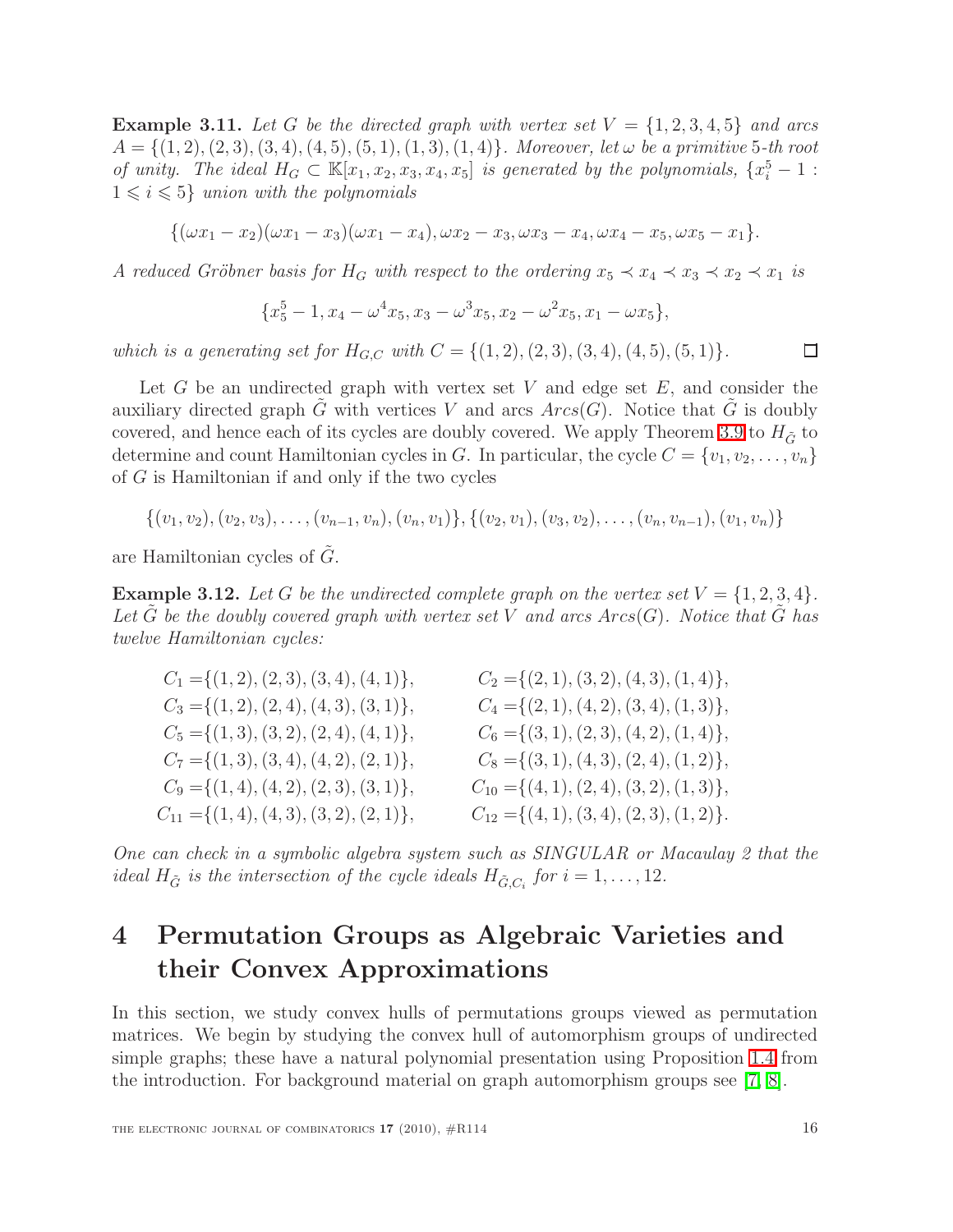We write  $Aut(G)$  for the automorphism group of a graph  $G = (V, E)$ . Elements of  $Aut(G)$  are naturally represented as  $|V| \times |V|$  permutation matrices; they are the *integer* vertices of the rational polytope  $P_G$  defined in the discussion following Proposition [1.4.](#page-3-0) The polytope  $P_G$  was first introduced by Tinhofer [\[48\]](#page-25-9). Since we are primarily interested in the integer vertices of  $P_G$ , we investigate  $IP_G$ , the *integer hull* of  $P_G$  (i.e.  $IP_G$ ) conv $(P_G \cap \mathbb{Z}^{n \times n})$ ). In the fortunate case that  $P_G$  is already integral  $(P_G = IP_G)$ , we say that the graph G is *compact*, a term coined in [\[48\]](#page-25-9). This occurs, for example, in the special case that G is an independent set on n vertices. In this case  $Aut(G) = S_n$  and  $P_G$  is the well-studied Birkhoff polytope, the convex hull of all doubly-stochastic matrices (see Chapter 5 of [\[27\]](#page-24-15)). One can therefore view  $P_G$  as a generalization of the Birkhoff polytope to arbitrary graphs. Unfortunately, the polytope  $P_G$  is not always integral. For instance,  $P_G$  is not integral when G is the Petersen graph. Nevertheless, we can prove the following related result.

**Proposition 4.1.** The polytope  $P_G$  is quasi-integral. That is, the induced subgraph of the integer points of the 1-skeleton of  $P_G$  is connected.

*Proof.* We claim that there exists a  $0/1$  matrix A such that  $P_G$  is the set of points  ${x \in \mathbb{R}^{n \times n} : Ax = 1, x \geq 0}$  (where 1 is the all 1s vector). By the main theorem of Trubin [\[49\]](#page-25-11) and independently [\[4\]](#page-22-3), polytopes given by such systems are quasi-integral (see also Theorem 7.2 in Chapter 4 of [\[27\]](#page-24-15)). Therefore, we need to rewrite the defining equations presented in Proposition [1.4](#page-3-0) to fit this desired shape. Fix indices  $1 \leq i, j \leq n$ and consider the row of  $P_G$  defined by the equation

$$
\sum_{r \in \delta(j)} P_{ir} - \sum_{k \in \delta(i)} P_{kj} = 0.
$$

Here  $\delta(i)$  denotes those vertices j which are connected to i. Adding  $\sum_{r=1}^{n} P_{rj} = 1$  to both sides of this expression yields

<span id="page-16-0"></span>
$$
\sum_{r \in \delta(j)} P_{ir} + \sum_{k \notin \delta(i)} P_{kj} = 1.
$$
\n(30)

We can therefore replace the original  $n^2$  equations defining  $P_G$  by [\(30\)](#page-16-0) over all  $1 \leq$  $i, j \n\t\leq n$ . The result now follows provided that no summand in each of these equations repeats. However, this is clear since if summands  $P_{kj}$  and  $P_{ir}$  are the same, then  $r = j$ , which is impossible since  $r \in \delta(j)$ . □

We would still like to find a tighter description of  $IP<sub>G</sub>$  in terms of inequalities. For this purpose, recall the radical polynomial ideal  $I_G$  in Proposition [1.4](#page-3-0) and its real variety  $V_{\mathbb{R}}(I_G)$ . We approximate a tighter description of  $IP_G$  using a hierarchy of projected semidefinite relaxations of  $conv(V_{\mathbb{R}}(I_G))$ . When these relaxations are tight, we obtain a full description of  $IP_G$  that allows us to optimize and determine feasibility via semidefinite programming.

We begin with some preliminary definitions from [\[21\]](#page-24-16) and motivated by Lovász  $\&$ Schrijver [\[33\]](#page-24-17). Let  $I \subset \mathbb{R}[x_1,\ldots,x_n]$  be a *real radical ideal*  $(I = \mathcal{I}(V_{\mathbb{R}}(I)))$ . A polynomial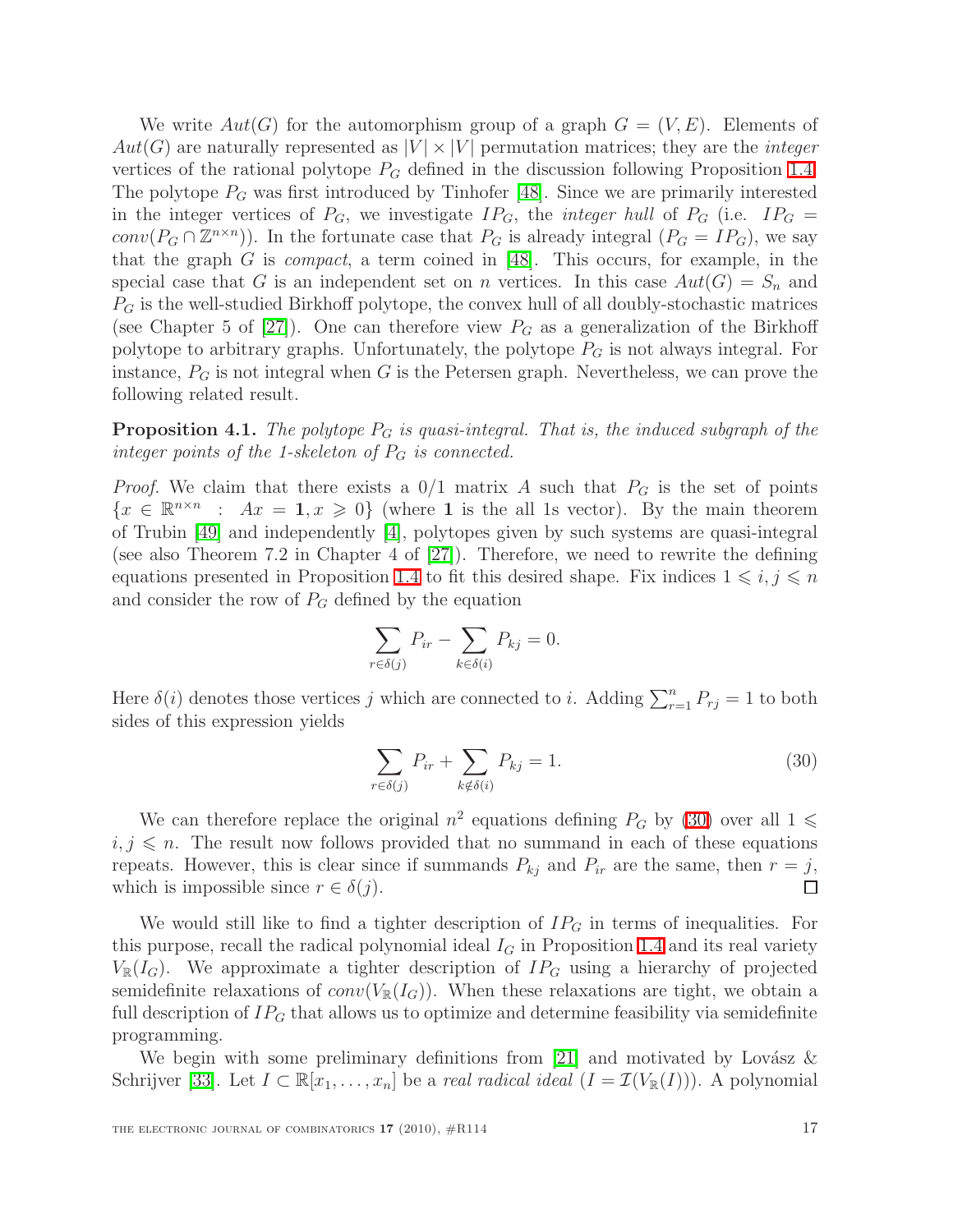f is said to be nonnegative mod I (written  $f \geq 0 \pmod{I}$ ) if  $f(p) \geq 0$  for all  $p \in V_{\mathbb{R}}(I)$ . Similarly, a polynomial f is said to be a sum of squares mod I if there exist  $h_1, \ldots, h_m \in$  $\mathbb{R}[x_1,\ldots,x_n]$  such that  $f-\sum_{i=1}^m h_i^2 \in I$ . If the degrees of the  $h_1,\ldots,h_m$  are bounded by some positive integer  $k$ , we say  $f$  is  $k$ -sos mod  $I$ .

The k-th theta body of I, denoted  $TH_k(I)$ , is the subset of  $\mathbb{R}^n$  that is nonnegative on each  $f \in I$  that is k-sos mod I. We say that a real variety  $V_{\mathbb{R}}(I)$  is theta k-exact if  $conv(V_{\mathbb{R}}(I)) = TH_k(I)$ . When the ideal I is real radical, theta bodies provide a hierarchy of semidefinite relaxations of  $conv(V_{\mathbb{R}}(I))$ :

$$
TH_1(I) \supseteq TH_2(I) \supseteq \cdots \supseteq \overline{conv(V_{\mathbb{R}}(I))}
$$

because in this case theta bodies can be expressed as projections of feasible regions of semidefinite programs (such regions are called spectrahedra). In order to exploit this theory, we must establish that  $I_G$  is indeed real radical.

<span id="page-17-1"></span>**Lemma 4.2.** The ideal  $I_G \subseteq \mathbb{R}[x_1, \ldots, x_n]$  is real radical.

*Proof.* Let  $J_G$  be the ideal in  $\mathbb{C}[x_1, \ldots, x_n]$  generated by the same polynomials that generate  $I_G$ , and  $\sqrt[R]{I_G}$  be the real radical of  $I_G$ . Since the polynomial  $x_i^2 - x_i \in J_G$  for each  $1 \leq i \leq n$ , Lemma 2.1 of [\[24\]](#page-24-2) implies  $J_G = \sqrt{J_G}$  (where  $\sqrt{J_G}$  is the radical of  $J_G$ ). Together with the fact that  $V_{\mathbb{C}}(J_G) = V_{\mathbb{R}}(I_G)$ , this implies  $J_G \supseteq \sqrt[\mathbb{R}]{I_G}$ . Since  $I_G = J_G \cap \mathbb{R}[x_1, \ldots, x_n]$ , we conclude  $I_G \supseteq \sqrt[R]{I_G}$ . The result follows since trivially,  $I_G \subseteq \sqrt[R]{I_G}$ .

From Lemma [4.2,](#page-17-1) we conclude that if  $I_G$  is theta k-exact, linear optimization over the automorphisms can be performed using semidefinite programming provided that one first computes a basis for the quotient ring  $\mathbb{R}[P_{11}, P_{12}, \ldots, P_{nn}]/I_G$  (e.g., obtained from the standard monomials of a Gröbner basis). Using such a basis one can set up the necessary semidefinite programs (see Section 2 of [\[21\]](#page-24-16) for details). In fact, for k-exact ideals, one only needs those elements of the basis up to degree  $2k$ . This motivates the need for characterizing those graphs for which  $I_G$  is k-exact.

In this section we focus on finding graphs  $G$  such that  $I_G$  is 1-exact; we shall call such graphs exact in what follows. The key to finding exact graphs is the following combinatorial-geometric characterization.

<span id="page-17-2"></span>**Theorem 4.3.** [\[21\]](#page-24-16) Let  $V_{\mathbb{R}}(I) \subset \mathbb{R}^n$  be a finite real variety. Then  $V_{\mathbb{R}}(I)$  is exact if and only if there is a finite linear inequality description of  $conv(V_{\mathbb{R}}(I))$  such that for every inequality  $g(x) \geq 0$ , there is a hyperplane  $g(x) = \alpha$  such that every point in  $V_{\mathbb{R}}(I)$  lies either on the hyperplane  $g(x) = 0$  or the hyperplane  $g(x) = \alpha$ .

<span id="page-17-0"></span>A result of Sullivant (see Theorem 2.4 in [\[46\]](#page-25-12)) directly implies that when the polytope  $P = conv(V_{\mathbb{R}}(I))$  is lattice isomorphic to an integral polytope of the form  $[0, 1]^n \cap L$  where  $L$  is an affine subspace, then  $P$  satisfies the condition of Theorem [4.3.](#page-17-2) Putting these ideas together we can prove compactness implies exactness. Furthermore, the class of exact graphs properly extends the class of compact graphs. The proof of this latter fact is an extension of a result in [\[48\]](#page-25-9).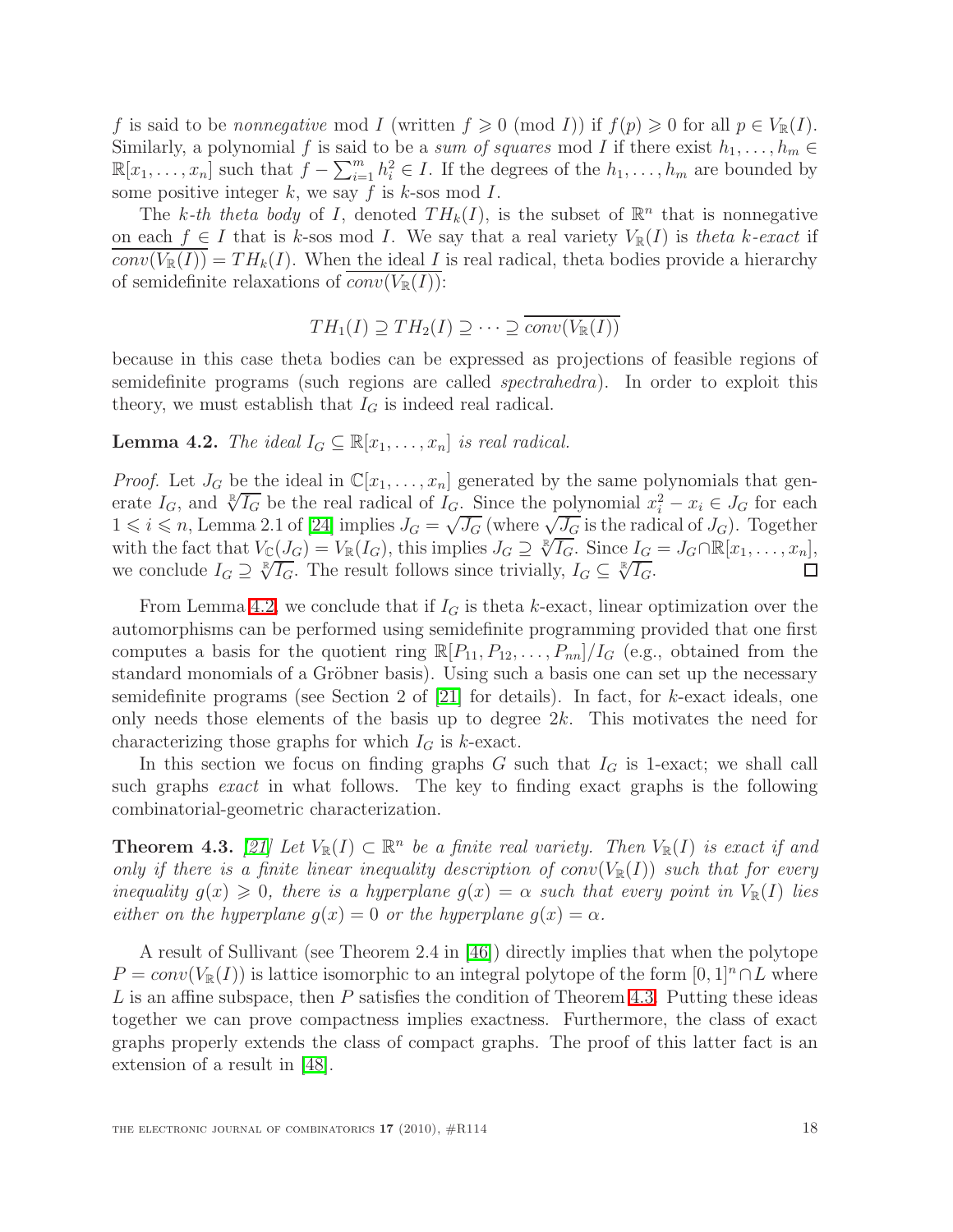Theorem 4.4. The class of exact graphs strictly contains the class of compact graphs. More precisely:

- 1. If G is a compact graph, then G is also exact.
- 2. Let  $G_1, \ldots, G_m$  be k-regular connected compact graphs, and let  $G = \bigsqcup_{i=1}^m G_i$  be the graph that is the disjoint union of  $G_1, \ldots, G_m$ . Then G is always exact, but G may not be compact. Indeed, G is compact if and only if  $G_i \cong G_j$  for all  $1 \leq i, j \leq n$ .

*Proof.* If G is compact, then the integer hull of  $P_G$  is precisely the affine space

$$
\{P \in \mathbb{R}^{n \times n} : PA_G = A_G P, \sum_{i=1}^n P_{ij} = \sum_{j=1}^n P_{ij} = 1, 1 \le i, j \le n\}
$$

intersected with the cube  $[0,1]^{n \times n}$ . That G is exact follows from Theorem 2.4 of [\[46\]](#page-25-12).

We now prove Statement 2. If  $G_i \not\cong G_j$  for some pair  $(i, j)$ , then G was shown to be non-compact by Tinhofer (see [\[48,](#page-25-9) Lemma 2]). Nevertheless, G is exact. We prove this for  $m = 2$ , and the result will follow by induction. We claim that if  $G = G_1 \sqcup G_2$  with  $G_1 \not\cong G_2$ , then the integer hull  $IP_G$  is the solution set to the following system (which we denote by  $IP_G$ :

$$
(PA_G - A_G P)_{i,j} = 0 \t 1 \leq i, j \leq n,
$$
  

$$
\sum_{i=1}^n P_{i,j} = 1 \t 1 \leq j \leq n,
$$
  

$$
\sum_{j=1}^n P_{i,j} = 1 \t 1 \leq i \leq n,
$$
  

$$
\sum_{i=1}^{n_1} \sum_{j=n_1+1}^{n_1+n_2} P_{i,j} = 0,
$$
  

$$
0 \leq P_{i,j} \leq 1,
$$

where  $n_i = |V(G_i)|$  with  $n_1 \leq n_2$ . Statement 2 then follows again from Theorem 2.4 of [\[46\]](#page-25-12).

We now prove the claim. Let  $A_{G_i}$  be the adjacency matrix of  $G_i$ . Index the adjacency matrix of  $G = G_1 \sqcup G_2$  so that the first  $n_1$  rows (and hence first  $n_1$  columns) index the vertices of  $G_1$ . Any feasible P of  $P_G$  can be written as a block matrix

$$
P = \begin{pmatrix} A_P & B_P \\ C_P & D_P \end{pmatrix},
$$

in which  $A_P$  is  $n_1 \times n_1$ . Since  $G_1$  and  $G_2$  are not isomorphic, the only integer vertices of  $P_G$  are of the form  $\begin{pmatrix} P_1 & 0 \\ 0 & P_1 \end{pmatrix}$  $0$   $P_2$  $\setminus$ where  $P_i$  is an automorphism of  $G_i$ .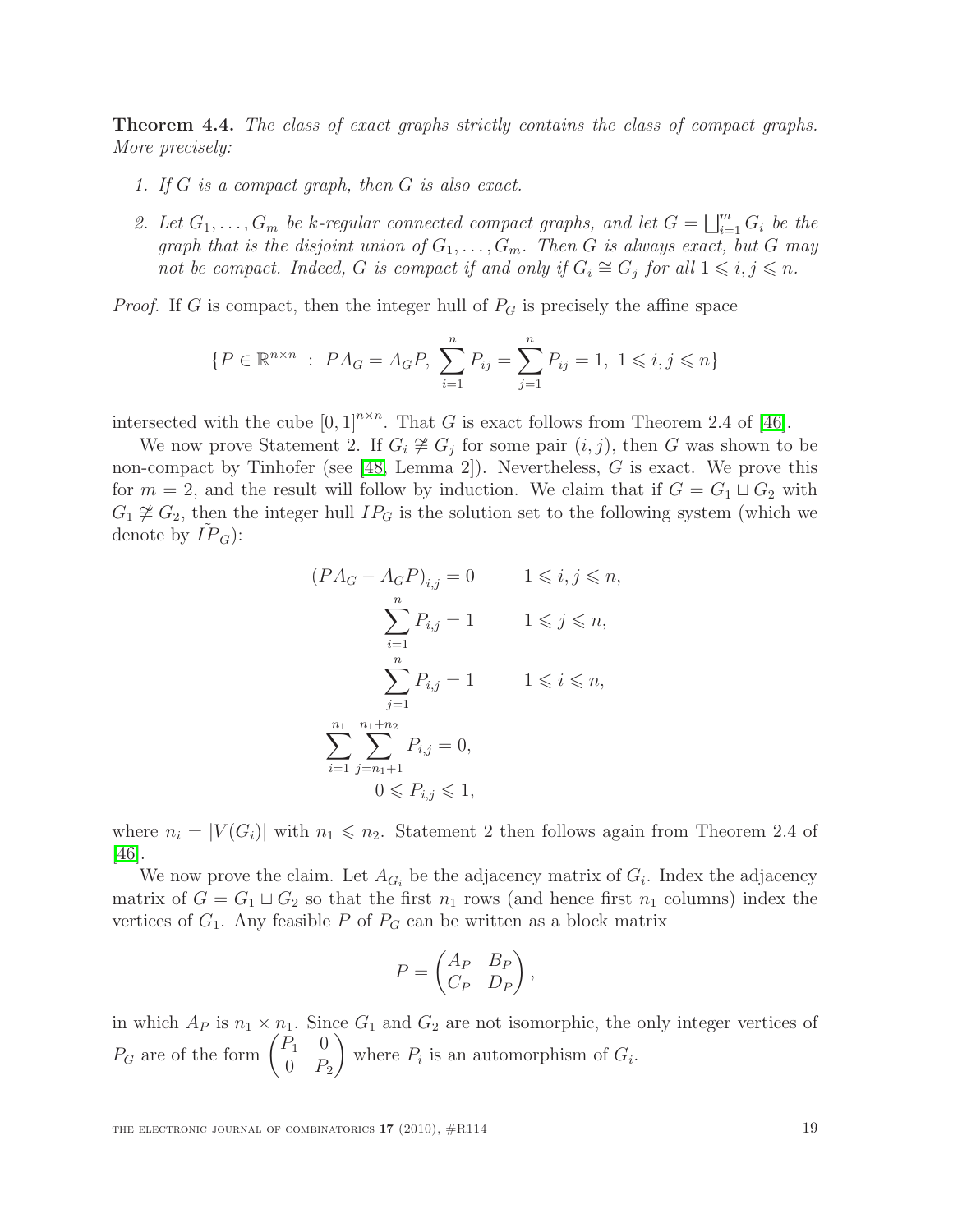Now let P be any non-integer vertex of  $P_G$ . We claim that the row sums of  $B_P$  must be 1. This will establish that  $IP_G$  is described by the system  $IP_G$ . To see this, observe that if Q is any point in  $P_G$  not in  $IP_G$ , it is a convex combination of points in  $P_G$ , one of which (say  $P$ ) is non-integer. If the row sums of  $B<sub>P</sub>$  are 1, then  $Q$  violates the system  $IP_G$ .

We now prove that if P is a non-integer vertex of  $P_G$ , then the row sums of  $B_P$  must be 1. Since P commutes with the adjacency matrix  $A_G$  of G, we must have

$$
A_P A_{G_1} = A_{G_1} A_P, \quad B_P A_{G_2} = A_{G_1} B_P, \quad C_P A_{G_2} = A_{G_1} C_P, \quad D_P A_{G_2} = A_{G_2} D_P.
$$

Let  $\{b_1, \ldots, b_{n_2}\}$  be the column sums of  $B_P$ . We shall calculate the sum of the entries in each column of  $B_P A_{G_2} = A_{G_1} B_P$  in two ways. First, consider  $A_{G_1} B_P$ . Since  $G_1$  is k-regular, each entry of the *i*-th column of  $B<sub>P</sub>$  will contribute exactly k times to the sum of the entries of the *i*-th column of  $A_{G_1}B_P$ . Thus, the sum of the entries of the *i*-th column of  $A_{G_1}B_P$  is  $kb_i$ .

Second, consider  $B_P A_{G_2}$ . The sum of the entries in its *i*-th column is the sum of the entries of the columns of  $B_P$  indexed by the neighbors of i in  $G_2$ . Thus, the sum of the entries in the *i*-th column of  $B_P A_{G_2}$  is  $\sum_{l \in \delta_{G_2}(i)} b_l$ . It follows that  $kb_i = \sum_{l \in \delta_{G_2}(i)} b_l$  for each  $1 \leq i \leq n$ . This equality can be written concisely as:

$$
(kI_{n_2 \times n_2} - A_{G_2})\begin{pmatrix} b_1 \\ \vdots \\ b_{n_2} \end{pmatrix} = 0.
$$

The matrix  $kI_{n_2\times n_2} - A_{G_2}$  is the Laplacian of  $G_2$ . It is well known that the kernel of the Laplacian of a connected graph is one dimensional (see [\[8\]](#page-23-12), Lemma 13.1.1). Since  $G_2$ is regular, the kernel contains the all ones vector. It follows that  $b_1 = \cdots = b_{n_2}$ . By a similar argument, the row sums of  $C_P$  are all the same. Since all row sums and column sums of P are 1, and the row sums and column sums of  $A_{G_1}$  are the same, it follows that the row sums of  $B<sub>P</sub>$  are equal and are the same as the column sums of  $C<sub>P</sub>$ .

Now assume for contradiction that the row sums of  $B<sub>P</sub>$  are not 1. If the row sums are 0, then  $B_P$  and  $C_P$  would be 0 matrices. Since  $G_1$  and  $G_2$  are compact this would imply  $A_P$  and  $D_P$  are permutation matrices, contradicting that P is not integral. Thus the sum of each row of  $B_P$  is  $\lambda$  with  $0 < \lambda < 1$ . This implies the sum of the rows of  $A_P$  is  $1 - \lambda$ and that  $\frac{1}{1-\lambda}A_P$  is a feasible solution to  $P_{G_1}$ . By compactness of  $G_1$ , the matrix  $\frac{1}{1-\lambda}A_P$ is a convex combination  $\sum_{i=1}^{k} \mu_k Q_k$  of permutations  $Q_k$  of  $G_1$ . This implies that

$$
P = \sum_{i=1}^{k} \mu_i \begin{pmatrix} (1 - \lambda)Q_k & B_P \\ C_P & D_P \end{pmatrix},
$$

which is a convex combination of feasible solutions to  $P_G$ , contradicting P being a vertex. It follows that the row sums of  $B_P$  must be 1. □

Exact graphs are then more abundant than compact graphs and the convex hull of automorphisms of an exact graph has a description in terms of semidefinite programming.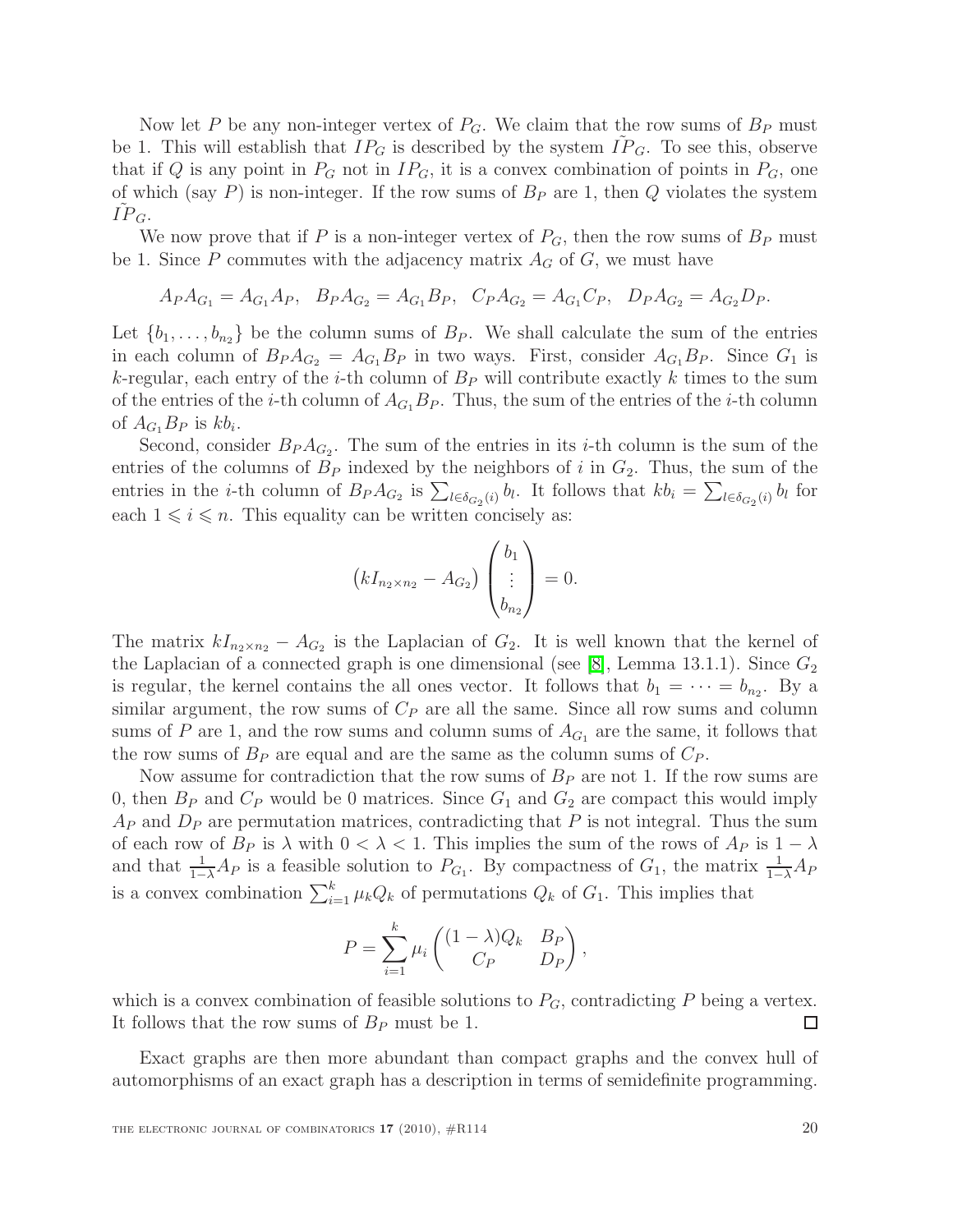It is thus desirable to find nice classes of graphs that are exact. Notice that exactness is really a property of the set of permutation matrices representing an automorphism group. This discussion motivates the following question.

#### **Question 4.5.** Which permutation subgroups of  $S_n$  are exact?

Here we view a permutation subgroup of  $S_n$  through its natural permutation representation in  $\mathbb{R}^{n \times n}$ . In this light, a permutation subgroup can be considered as a variety, and we say the permutation subgroup is *exact* if this variety is exact. As an example, consider the alternating group  $A_n$  as a subgroup of  $S_n$ . It is known (see [\[7\]](#page-23-11)) that  $A_n$  is never the automorphism group of a graph on  $n$  vertices, so it cannot be presented as the integer points of a polytope of the form  $P_G$  with  $|V(G)| = n$ . However, there is a description of  $A_n$  as a variety whose points are vertices of the  $n \times n$  Birkhoff polytope:

$$
\sum_{j=1}^{n} P_{i,j} = 1, \quad 1 \leq i \leq n; \quad \sum_{i=1}^{n} P_{i,j} = 1, \quad 1 \leq j \leq n; \n\det(P) = 1; \qquad P_{i,j}^{2} - P_{i,j} = 0, \quad 1 \leq i, j \leq n.
$$

More generally, when a finite permutation group has a description as a variety, we can apply the theory of theta bodies to obtain descriptions of convex hulls. Using the algebraic-geometric ideas outlined in [\[45\]](#page-25-13) we give a sufficient condition for exactness of permutation groups.

Let  $A = {\sigma_1, \ldots, \sigma_d}$  be a subgroup of  $S_n$ . We consider A as the set of matrices  $\{P_{\sigma_1},\ldots,P_{\sigma_d}\}\subseteq\mathbb{Z}^{n\times n}$ , where  $P_{\sigma_i}$  is the permutation matrix corresponding to  $\sigma_i$ . Let  $\mathbb{C}[\mathbf{x}] := \mathbb{C}[x_{\sigma_1}, \ldots, x_{\sigma_d}]$  be the polynomial ring in d indeterminates indexed by permutations in A, and let  $\mathbb{C}[\mathbf{t}] := \mathbb{C}[t_{ij} : 1 \leq i, j \leq n].$ 

<span id="page-20-1"></span>The algebra homomorphism induced by the map

$$
\pi: \mathbb{C}[\mathbf{x}] \to \mathbb{C}[\mathbf{t}], \ \pi(x_{\sigma_i}) = \prod_{1 \leq j,k \leq n} t_{jk}^{(P_{\sigma_i})_{jk}} \tag{31}
$$

has kernel  $I_A$ , which is a prime *toric ideal* [\[45\]](#page-25-13). By Theorem [4.3,](#page-17-2) Corollary 8.9 in [\[45\]](#page-25-13), and Corollary 2.5 in [\[46\]](#page-25-12), the group A is exact if and only if for every reverse lexicographic term ordering  $\prec$  on  $\mathbb{C}[x]$ , the initial ideal  $in_{\prec}(I_A)$  is generated by square-free monomials. We now describe a family of permutation groups that are exact.

Let  $A \subseteq \mathbb{Z}^{n \times n}$  be a subgroup of  $S_n$ . We say that A is *permutation summable* if for any permutations  $P_1, \ldots, P_m \in A$  satisfying the inequality  $\sum_{i=1}^m P_i - I \geq 0$  (entry-wise), we have that  $\sum_{i=1}^{m} P_i - I$  is also a sum of permutation matrices in A. For example, Birkhoff's Theorem (see e.g., Theorem 1.1 in Chapter 5 of [\[27\]](#page-24-15)) implies  $S_n$  is permutation summable. Note that in this case  $P_{S_n}$  is the Birkhoff polytope which is known to be exact by the results in [\[21\]](#page-24-16). We prove the following result.

<span id="page-20-0"></span>**Theorem 4.6.** Let  $A = {\sigma_1, \ldots, \sigma_d}$  be a permutation group that is a subgroup of  $S_n$ .

(1) If A is permutation summable, then A is exact.

(2) Suppose  $I_A$ , the toric ideal associated to A, has a quadratically generated Gröbner basis with respect to any reverse lexicographic ordering  $\prec$ , then A is exact.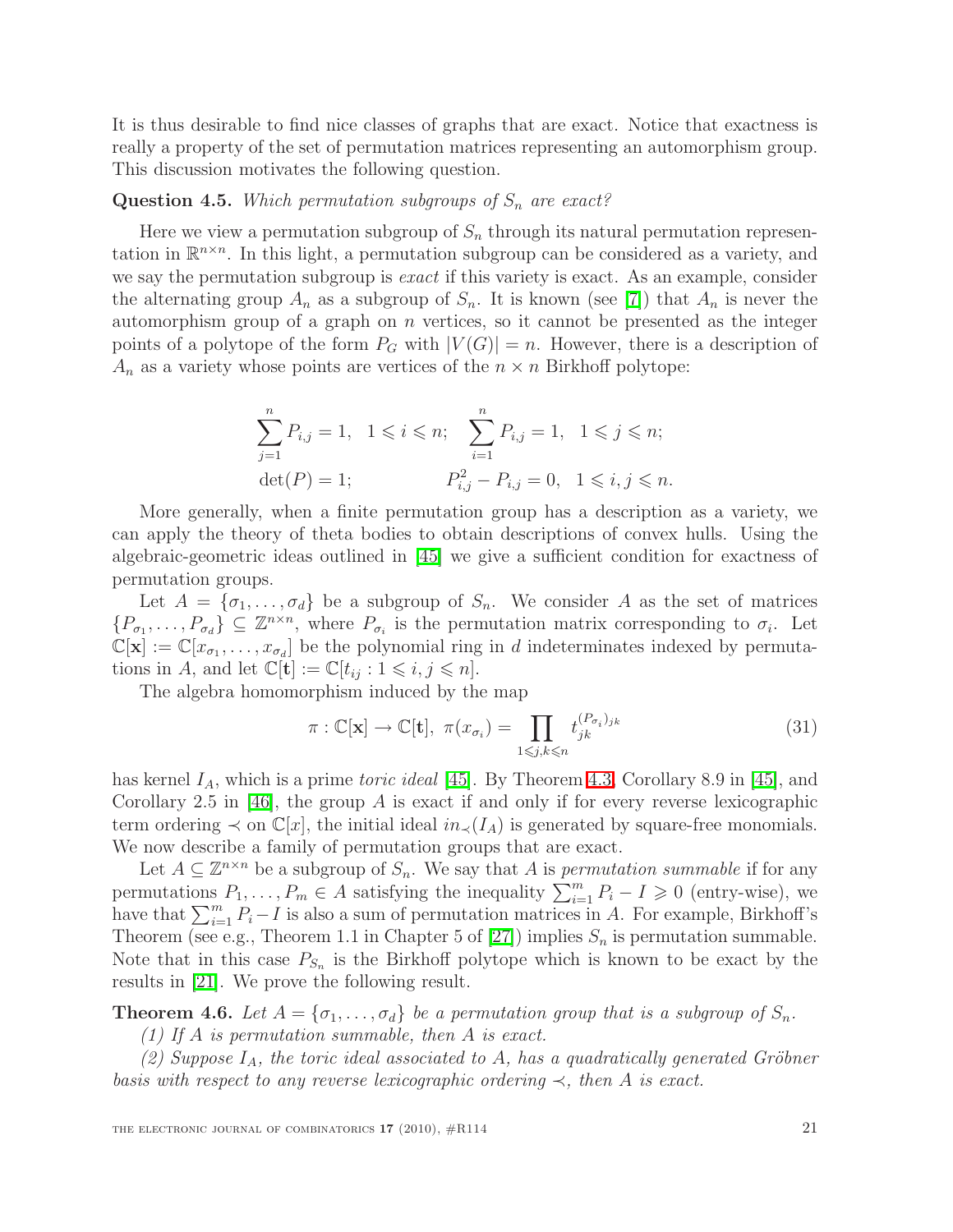*Proof.* Let  $I_A$  be the kernel of the algebra homomorphism induced by  $(31)$ . We shall abbreviate the action of  $\pi$  on  $x_{\sigma}$  by  $\pi(x_{\sigma}) = t^{P_{\sigma}}$  for any  $\sigma \in A$ .

Let  $\mathfrak G$  be a reduced Gröbner basis for  $I_A$  with respect to some reverse lexicographic order  $\prec$  on  $\{x_{\sigma_1}, \ldots, x_{\sigma_d}\}$ . Let  $x^u - x^v \in \mathfrak{G}$  with leading term  $x^u$ . By Theorem [4.3,](#page-17-2) Corollary 8.9 in [\[45\]](#page-25-13) and Corollary 2.5 in [\[46\]](#page-25-12), Statement (1) follows if we can find a square-free monomial  $x^{u'} \in in_{\prec}(I_A)$  such that  $x^{u'}$  divides  $x^u$ .

Let  $x_{\tau}$  be the smallest variable dividing  $x^v$  with respect to  $\prec$ . Then  $x_{\tau}$  is smaller than any variable appearing in  $x^u$  by the choice of a reverse lexicographic ordering. Since  $x^u - x^v \in \mathfrak{G}$ , we have  $\pi(x^u) = \pi(x^v)$ . It follows that  $\pi(x_\tau)$  divides  $\pi(x^u)$ , so letting  $x^u = x_{\sigma_{i_1}} \cdots x_{\sigma_{i_k}}$  for some  $\{\sigma_{i_1}, \ldots, \sigma_{i_k}\} \subseteq A$ , we have

$$
\frac{\pi(x^u)}{\pi(x_\tau)} = t^{P_{\sigma_{i_1}} + \dots + P_{\sigma_{i_k}}} t^{-P_\tau},
$$

in which  $\sum_{j=1}^{k} P_{\sigma_{i_j}} - P_{\tau}$  is a matrix with nonnegative integer entries. Choose a subset  $\{\rho_1,\ldots,\rho_r\}\subset\{\sigma_{i_1},\ldots,\sigma_{i_k}\}\$  such that  $\{P_{\rho_1},\ldots,P_{\rho_r}\}\$  minimally supports  $P_{\tau}$  with  $P_{\rho_i}\neq\emptyset$  $P_{\rho_j}$  for all *i*, *j*, and let  $x^{u'} = x_{\rho_1} \cdots x_{\rho_r}$ . We claim that  $x^{u'}$  is a square-free monomial that divides  $x^u$  and lies in  $in_{\prec}(I_A)$ , which will prove Statement (1).

By construction, all indeterminates  $x_{\rho_1}, \ldots, x_{\rho_r}$  are distinct, so  $x^{u'}$  is square-free. Moreover, since  $\{\rho_1,\ldots,\rho_r\}\subset \{\sigma_{i_1},\ldots,\sigma_{i_k}\}\$ , we have that  $x^{u'}$  divides  $x^u$ . It remains to show that  $x^{u'}$  lies in  $in_{\prec}(I_A)$ . To see this, note that  $\sum_{i=1}^r P_{\rho_i} - P_{\tau}$  has nonnegative integer entries, and hence so does

$$
M = \sum_{i=1}^{r} (P_{\tau})^{-1} P_{\rho_i} - I
$$

(multiplying by  $P_{\tau}^{-1}$  permutes matrix entries, and therefore does not effect nonnegativity). Since  $A$  is permutation summable, the matrix  $M$  is a sum of matrices in  $A$ , and hence so is  $P_{\tau}M = \sum_{i=1}^r P_{\rho_i} - P_{\tau}$ . It follows that

$$
\sum_{i=1}^{r} P_{\rho_i} - P_{\tau} = \sum_{j=1}^{r-1} P_{\sigma_{l_j}}
$$

for some  $\{\sigma_{l_1},\ldots,\sigma_{l_{r-1}}\}\subset A$ . In particular,  $\pi(x^{u'}) = \pi(x_\tau) \cdot \pi(x^{v'})$  and so  $x^{u'} - x_\tau x^{v'} \in I_A$ . Since  $x_{\tau}$  is smaller than any term in  $x^{u'}$  (the monomial  $x^{u'}$  divides  $x^u$  and the same holds for  $x^u$ , the leading term of  $x^{u'} - x_\tau x^{v'}$  is  $x^{u'}$ ; hence,  $x^{u'} \in in_\prec (I_A)$ . This proves Statement (1).

For Statement  $(2)$ , since any Gröbner basis is quadratically generated, by part  $(1)$ it suffices to show that if  $P_1, P_2, Q \in A$  with all entries of  $P_1 + P_2 - Q$  nonnegative, then  $P_1 + P_2 - Q$  is a permutation matrix. Since  $supp(Q) \subset supp(P_1) \cup supp(P_2)$ , the permutation  $Q$  is a vertex of a face containing  $P_1$  and  $P_2$ . By Theorem 3.5 of [\[22\]](#page-24-18),  $Q$  is on the smallest face containing  $P_1$  and  $P_2$ , and this face is centrally symmetric. Thus, there is a vertex R such that  $Q + R = P_1 + P_2$ , and the result follows.

◻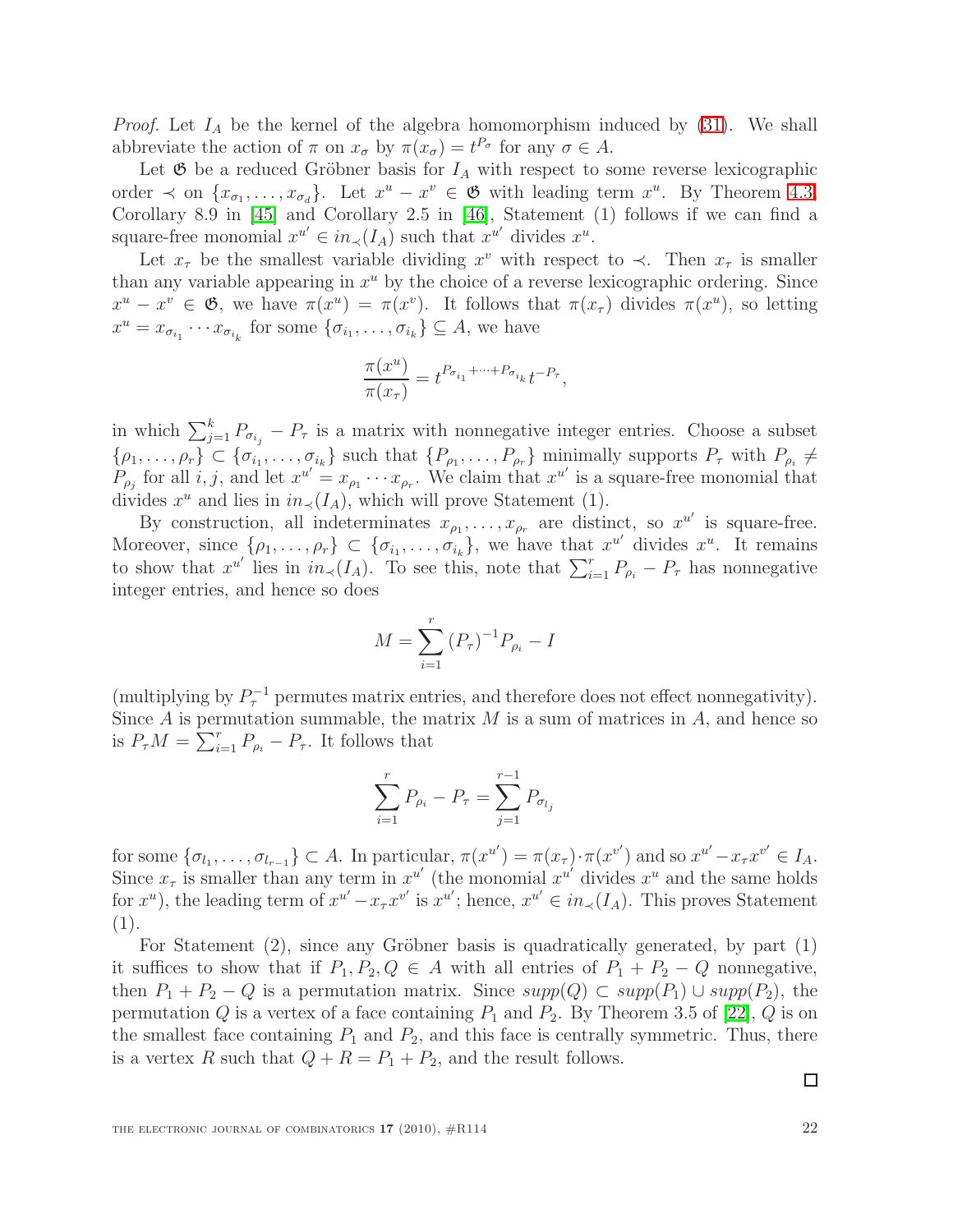In light of Theorem [4.6,](#page-20-0) we would like to find permutation groups A that are per-mutation summable. As we have seen, Birkhoff's Theorem (see [\[45\]](#page-25-13)) implies that  $S_n$  is permutation summable. We can use this fact to construct more permutation summable groups. For instance,  $S_{n_1} \times \cdots \times S_{n_m}$  is permutation summable, simply by applying the permutation summability condition on each  $S_{n_i}$  and taking direct sums. More generally, if  $H_1, \ldots, H_m$  are permutation summable, then so is  $H_1 \times \cdots \times H_m$ . We present another class of permutation summable groups that contains familiar groups.

**Definition 4.7.** Let A be a permutation subgroup of  $S_n$ . We say A is strongly fixed-point free if for every  $\sigma \in A \setminus \{1\}$ , we have  $\sigma(i) \neq i$  for any  $i \in \{1, \ldots, n\}$ .

**Corollary 4.8.** Let A be a strongly fixed-point free subgroup of  $S_n$ . Then A is exact.

*Proof.* Let A be strongly fixed-point free. Consider any subset  $\{P_{\sigma_1}, \ldots, P_{\sigma_k}\}\$  of A and assume  $\sum_{i=1}^{k} P_{\sigma_i} - I$  is a matrix with nonnegative entries. Then one of the matrices in A contains a fixed point. Without loss of generality, assume  $P_{\sigma_1}$  is one such matrix. Since A is strongly fixed-point free, we have  $P_{\sigma_1} = I$ . Hence,

$$
\sum_{i=1}^{k} P_{\sigma_i} - I = \sum_{i=2}^{k} P_{\sigma_i},
$$

and thus A is permutation summable. The result now follows from Theorem [4.6.](#page-20-0)  $\Box$ 

There are many well-known families of permutation groups that are strongly fixedpoint free, and hence exact. These include the group generated by any n cycle in  $S_n$ , and even dihedral groups (dihedral groups of order  $4n$  as subgroups of  $S_{2n}$ ).

#### Acknowledgements

We would like to thank the referee for his or her truly valuable suggestions and corrections. We would also like to thank Joao Gouveia for his help.

### <span id="page-22-0"></span>References

- [1] N. Alon, Combinatorial Nullstellensatz, Combin. Probab. Comput. 8 (1999), no. 1-2, 7–29, Recent trends in combinatorics (Mátraháza, 1995).
- <span id="page-22-1"></span>[2] N. Alon and M. Tarsi, Colorings and orientations of graphs, Combinatorica 12 (1992), no. 2, 125–134.
- <span id="page-22-2"></span>[3] D. Avis and K. Fukuda, Reverse search for enumeration, Discrete Appl. Math. 65 (1996), no. 1-3, 21–46, First International Colloquium on Graphs and Optimization (GOI), 1992 (Grimentz).
- <span id="page-22-3"></span>[4] E. Balas and M.W. Padberg, On the set-covering problem, Operations Res. 20 (1972), 1152–1161.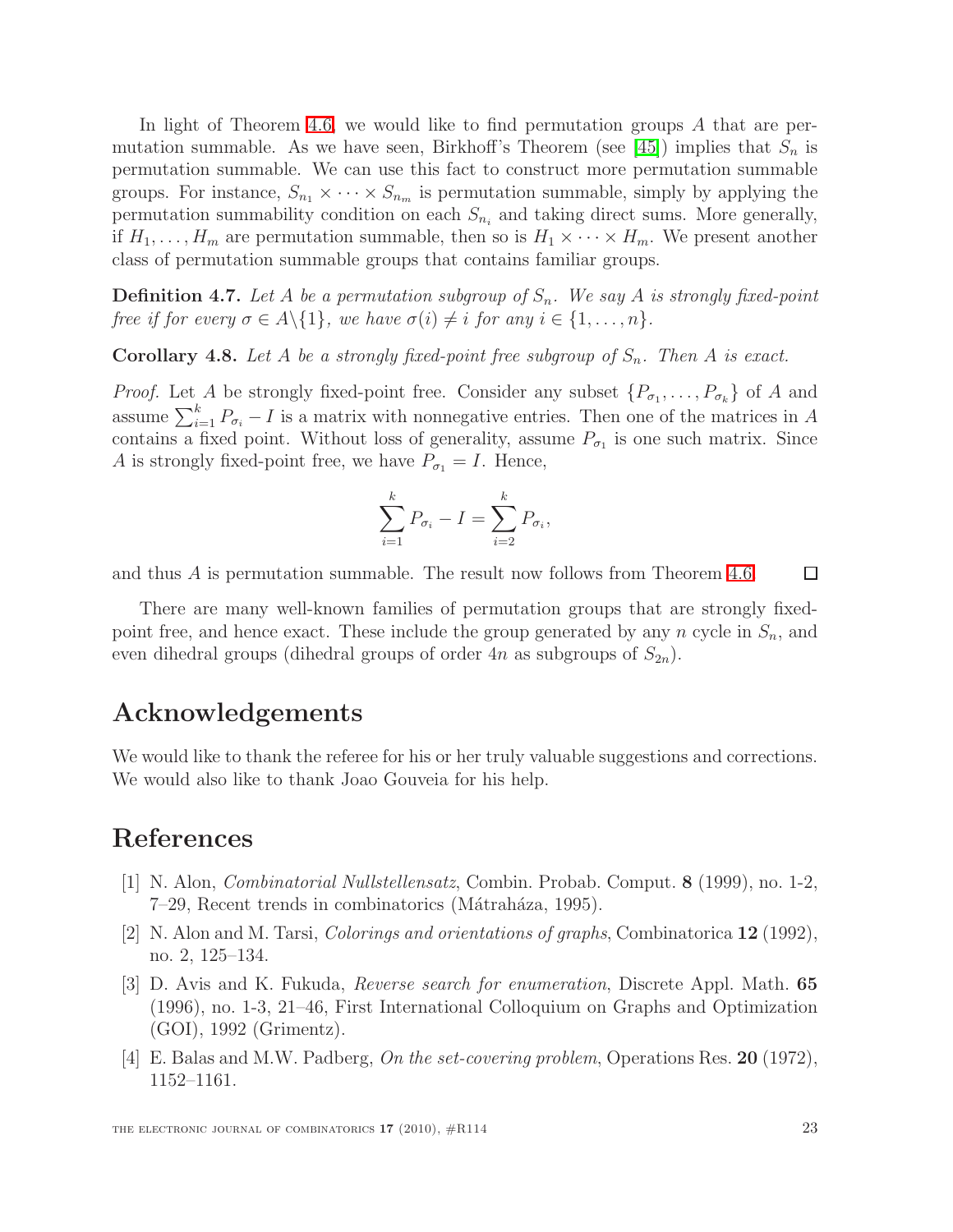- <span id="page-23-10"></span><span id="page-23-3"></span>[5] D.A. Bayer, The Division Algorithm and the Hilbert Scheme, Ph.D. thesis, Harvard University, 1982.
- [6] K. Cameron, Thomason's algorithm for finding a second hamiltonian circuit through a given edge in a cubic graph is exponential on krawczyk's graphs, Discrete Math. 235 (2001), no. 1-3, 69–77, Combinatorics (Prague, 1998).
- <span id="page-23-12"></span><span id="page-23-11"></span>[7] P.J. Cameron, Automorphisms of graphs, Topics in Algebraic Graph Theory (R.J. Wilson L.W. Beineke, ed.), Cambridge Univ. Press, 2004, pp. 203–221.
- <span id="page-23-8"></span>[8] A. Chan and C. Godsil, Graph symmetry: Algebraic methods and applications, ch. 4, pp. 75–106, Kluwer Academic Publishers, Montréal, QC, Canada., 1997.
- [9] M. Clegg, J. Edmonds, and R. Impagliazzo, Using the Groebner basis algorithm to find proofs of unsatisfiability, STOC '96: Proceedings of the twenty-eighth annual ACM symposium on Theory of computing (New York, NY, USA), ACM, 1996, pp. 174–183.
- <span id="page-23-9"></span>[10] N. Courtois, A. Klimov, J. Patarin, and A. Shamir, Efficient algorithms for solving overdefined systems of multivariate polynomial equations, Advances in cryptology— EUROCRYPT 2000 (Bruges) (Berlin), Lecture Notes in Comput. Sci., vol. 1807, Springer, 2000, pp. 392–407.
- <span id="page-23-4"></span>[11] D. Cox, J. Little, and D. O'Shea, Ideals, varieties, and algorithms, 3 ed., Undergraduate Texts in Mathematics, Springer, 2007, An introduction to computational algebraic geometry and commutative algebra.
- <span id="page-23-1"></span><span id="page-23-0"></span>[12] J. A. De Loera, *Gröbner bases and graph colorings*, Beiträge Algebra Geom. **36** (1995), no. 1, 89–96.
- [13] J.A. De Loera, J. Lee, P.N. Malkin, and S. Margulies, Hilbert's Nullstellensatz and an algorithm for proving combinatorial infeasibility, Proceedings of the Twenty-first International Symposium on Symbolic and Algebraic Computation (ISSAC 2008), 2008.
- <span id="page-23-6"></span>[14] J.A. De Loera, J. Lee, S. Margulies, and S. Onn, Expressing combinatorial problems by systems of polynomial equations and Hilbert's Nullstellensatz, Combin. Probab. Comput. 18 (2009), no. 4, 551–582.
- <span id="page-23-5"></span>[15] J.A. De Loera, P. Malkin, and P. Parrilo, Computation with polynomial equations and inequalities arising in combinatorial optimization, http://arxiv.org/abs/0909.0808, 2009.
- <span id="page-23-13"></span><span id="page-23-2"></span>[16] D.S. Dummit and R. M. Foote, Abstract algebra, 3 ed., John Wiley & Sons Inc., 2004.
- [17] S. Eliahou, An algebraic criterion for a graph to be four-colourable, International Seminar on Algebra and its Applications (Spanish) (México City, 1991), Aportaciones Mat. Notas Investigación, vol. 6, Soc. Mat. Mexicana, México, 1992, pp. 3–27.
- <span id="page-23-7"></span>[18] J. C. Faugére, A new efficient algorithm for computing Gröbner bases  $(F_4)$ , J. Pure Appl. Algebra 139 (1999), no. 1-3, 61–88, Effective methods in algebraic geometry (Saint-Malo, 1998).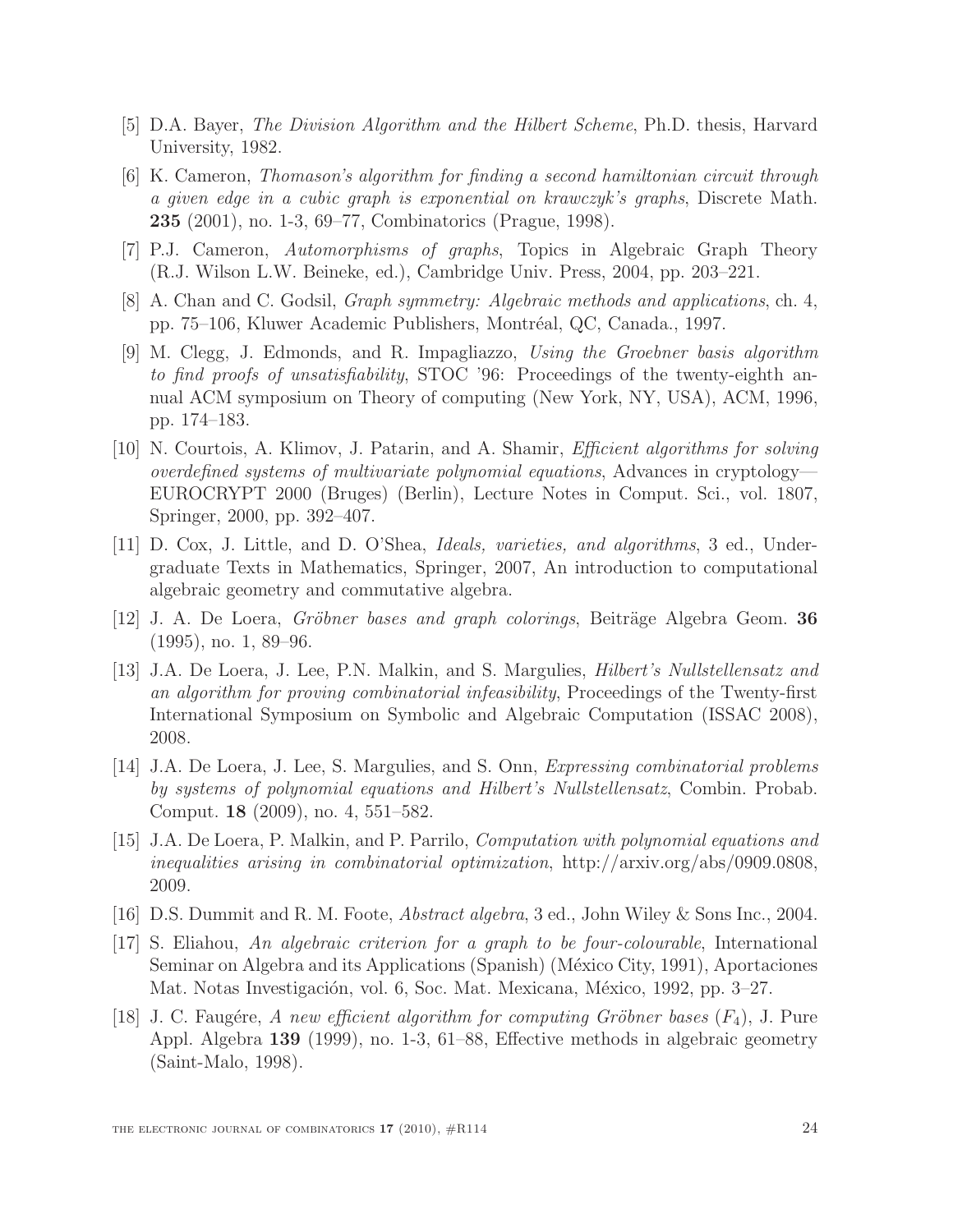- <span id="page-24-14"></span><span id="page-24-0"></span>[19] K.G. Fischer, Symmetric polynomials and Hall's theorem, Discrete Math. 69 (1988), no. 3, 225–234.
- <span id="page-24-16"></span>[20] S. Friedland, Graph isomorphism and volumes of convex bodies, http://arxiv.org:0911.1739, 2009.
- <span id="page-24-18"></span>[21] J. Gouveia, P.A. Parrilo, and R.R. Thomas, Theta bodies for polynomial ideals, http://arxiv.org:0809.3480, 2008.
- <span id="page-24-1"></span>[22] R. M Guralnick and D. Perkinson, Permutation polytopes and indecomposable elements in permutation groups, J. Combin. Theory Ser. A 113 (2006), no. 7, 1243–1256.
- <span id="page-24-2"></span>[23] C. J. Hillar and L-H. Lim, Most tensor problems are NP hard, preprint, 2010.
- [24] C. J. Hillar and T. Windfeldt, Algebraic characterization of uniquely vertex colorable graphs, J. Combin. Theory Ser. B 98 (2008), no. 2, 400–414.
- <span id="page-24-9"></span><span id="page-24-8"></span>[25] A. Kehrein and M. Kreuzer, *Characterizations of border bases*, J. Pure Appl. Algebra 196 (2005), no. 2-3, 251–270.
- <span id="page-24-15"></span>[26] J. Kollár, *Sharp effective Nullstellensatz*, J. Amer. Math. Soc. 1 (1988), no. 4, 963– 975.
- [27] M. M. Kovalëv, M. K. Kravtsov, and V.A. Yemelichev, *Polytopes, graphs and optimi*sation, Cambridge University Press, Cambridge, 1984, Translated from the Russian by G. H. Lawden.
- <span id="page-24-12"></span>[28] J. B. Lasserre, An explicit equivalent positive semidefinite program for nonlinear 0-1 programs, SIAM J. Optim. 12 (2002), no. 3, 756–769 (electronic).
- <span id="page-24-13"></span>[29] M. Laurent, Semidefinite representations for finite varieties, Math. Program. 109 (2007), no. 1, Ser. A, 1–26.
- <span id="page-24-11"></span>[30] M. Laurent and F. Rendl, Semidefinite programming & integer programming, Handbook on Discrete Optimization (K. Aardal, G. Nemhauser, and R. Weismantel, eds.), Elsevier B.V., 2005, pp. 393–514.
- <span id="page-24-4"></span><span id="page-24-3"></span>[31] S.-Y.R. Li and W.C.W Li, Independence numbers of graphs and generators of ideals, Combinatorica 1 (1981), no. 1, 55–61.
- [32] L. Lovász, *Stable sets and polynomials*, Discrete Math.  $124$  (1994), no. 1-3, 137–153, Graphs and combinatorics (Qawra, 1990).
- <span id="page-24-17"></span>[33] L. Lovász and A. Schrijver, Cones of matrices and set-functions and 0-1 optimization, SIAM J. Optim. 1 (1991), no. 2, 166–190.
- <span id="page-24-7"></span><span id="page-24-5"></span>[34] S. Margulies, Computer algebra, combinatorics, and complexity: Hilbert's Nullstellensatz and NP-complete problems, Ph.D. thesis, UC Davis, 2008.
- [35] Y. Matiyasevich, A criteria for colorability of vertices stated in terms of edge orientations, Discrete Analysis  $26$  (1974), 65–71.
- <span id="page-24-6"></span>[36] Some algebraic methods for calculation of the number of colorings of a graph, Zapiski Nauchnykh Seminarov POMI 293 (2001), 193–205.
- <span id="page-24-10"></span>[37] B. Mourrain and P. Trébuchet, *Stable normal forms for polynomial system solving*, Theoret. Comput. Sci. 409 (2008), no. 2, 229–240.